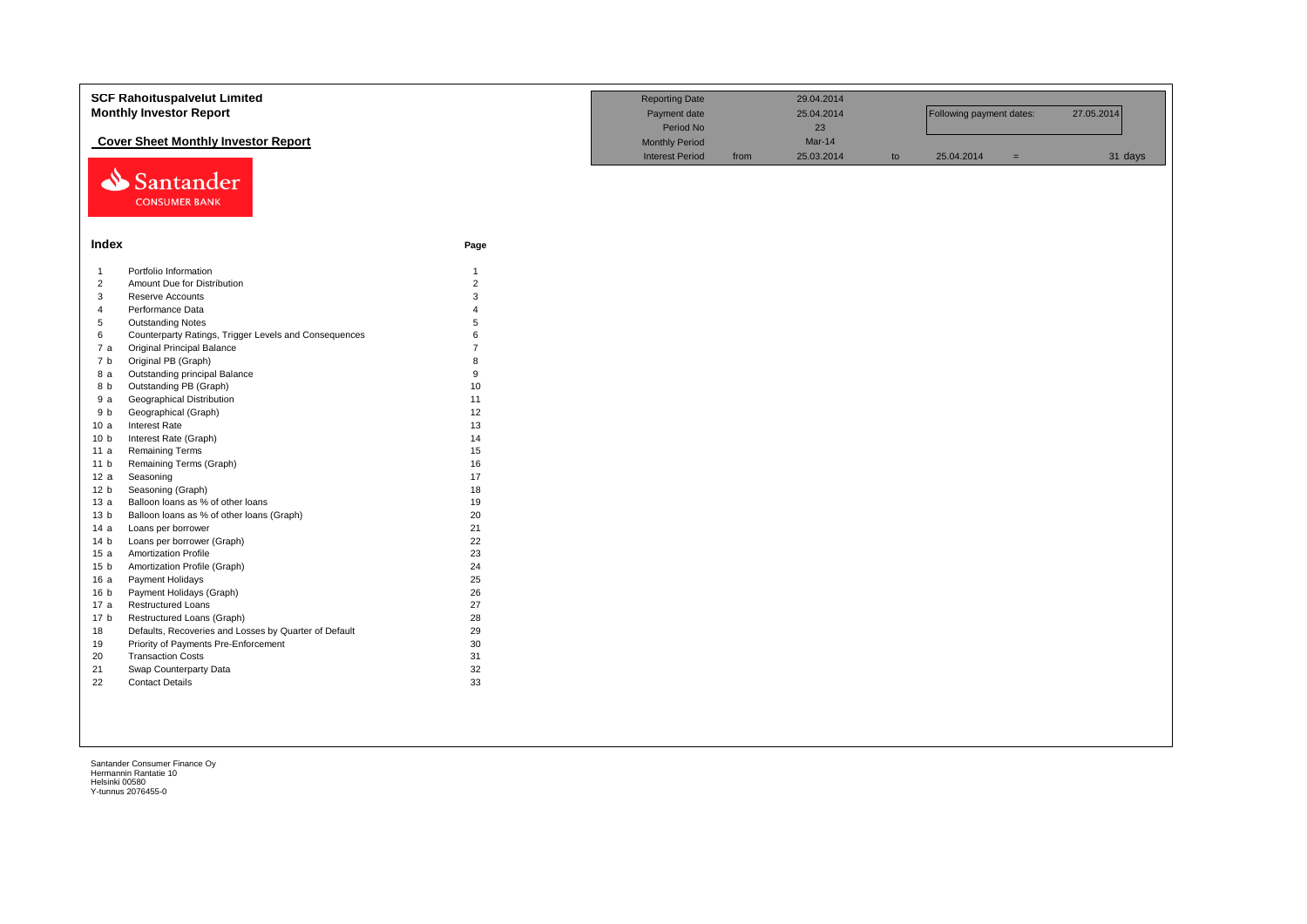| <b>SCF Rahoituspalvelut Limited</b>                                     |                                | <b>Reporting Date</b>         | 29.04.2014         |                   |         |  |
|-------------------------------------------------------------------------|--------------------------------|-------------------------------|--------------------|-------------------|---------|--|
| <b>Monthly Investor Report</b>                                          |                                | Payment date<br>Period No     | 25.04.2014<br>23   |                   |         |  |
| 1. Portfolio Information                                                |                                | <b>Monthly Period</b>         | Mar-14             |                   |         |  |
|                                                                         |                                | <b>Interest Period</b>        | 25.03.2014<br>from | to $25.04.2014 =$ | 31 days |  |
| Santander<br>⇘<br><b>CONSUMER BANK</b>                                  |                                |                               |                    |                   |         |  |
|                                                                         | <b>Current Period</b>          | <b>Previous Period</b>        |                    |                   |         |  |
|                                                                         | <b>Aggregated Outstanding</b>  | <b>Aggregated Outstanding</b> |                    |                   |         |  |
| <b>Outstanding receivables</b>                                          | <b>Principal Amount</b>        | <b>Principal Amount</b>       |                    |                   |         |  |
| <b>Opening balance</b>                                                  | 110 233 379,12 EUR             | 119 056 072,90 EUR            |                    |                   |         |  |
| Scheduled Loan Principal Repayments                                     | 4 910 698,31 EUR               | 4 952 755,63 EUR              |                    |                   |         |  |
| Prepayments                                                             | 3 965 621,32 EUR               | 3744 237,27 EUR               |                    |                   |         |  |
| <b>Deemed Collections</b>                                               | <b>EUR</b><br>$\sim 10$        | - EUR                         |                    |                   |         |  |
| <b>Total Principal Payments Received</b>                                | 8 876 319,63 EUR               | 8 696 992,90 EUR              |                    |                   |         |  |
|                                                                         |                                |                               |                    |                   |         |  |
| New Defaulted Auto Loans in Period                                      | 76 800,21 EUR                  | 125 700,88 EUR                |                    |                   |         |  |
| <b>Closing Balance</b>                                                  | 101 280 259,28 EUR             | 110 233 379,12 EUR            |                    |                   |         |  |
|                                                                         |                                |                               |                    |                   |         |  |
|                                                                         |                                |                               |                    |                   |         |  |
|                                                                         |                                |                               |                    |                   |         |  |
| <b>Total revenue collections</b>                                        |                                |                               |                    |                   |         |  |
| Revenue and fees received on loan balances                              | 627 405,81 EUR                 | 635 588,42 EUR                |                    |                   |         |  |
| recoveries on loans in default<br>of which proceeds from bad debt sales | 107 415,05 EUR<br>EUR          | 60 860,30 EUR<br>- EUR        |                    |                   |         |  |
| of which due to proceeds exceeding valuation                            | $\sim$<br><b>EUR</b><br>$\sim$ | - EUR                         |                    |                   |         |  |
| Total revenue received in period                                        | 734 820,86 EUR                 | 696 448,72 EUR                |                    |                   |         |  |
|                                                                         |                                |                               |                    |                   |         |  |
|                                                                         |                                |                               |                    |                   |         |  |
| # Loans                                                                 |                                |                               |                    |                   |         |  |
| At beginning of period                                                  | 17 375 Loans                   | 18 293 Loans                  |                    |                   |         |  |
| Paid in full<br>Repurchased (Deemed Collections)                        | 887 Loans                      | 901 Loans                     |                    |                   |         |  |
| New loans into Default                                                  | - Loans<br>10 Loans            | - Loans<br>17 Loans           |                    |                   |         |  |
| of which required payment to customer upon valuation                    | 1 Loans                        | 1 Loans                       |                    |                   |         |  |
| At end of period                                                        | 16 478 Loans                   | 17 375 Loans                  |                    |                   |         |  |
|                                                                         |                                |                               |                    |                   |         |  |
|                                                                         |                                |                               |                    |                   |         |  |
|                                                                         |                                |                               |                    |                   |         |  |
| Weighted Average Loan Return                                            | 6,89%                          |                               |                    |                   |         |  |
|                                                                         |                                |                               |                    |                   |         |  |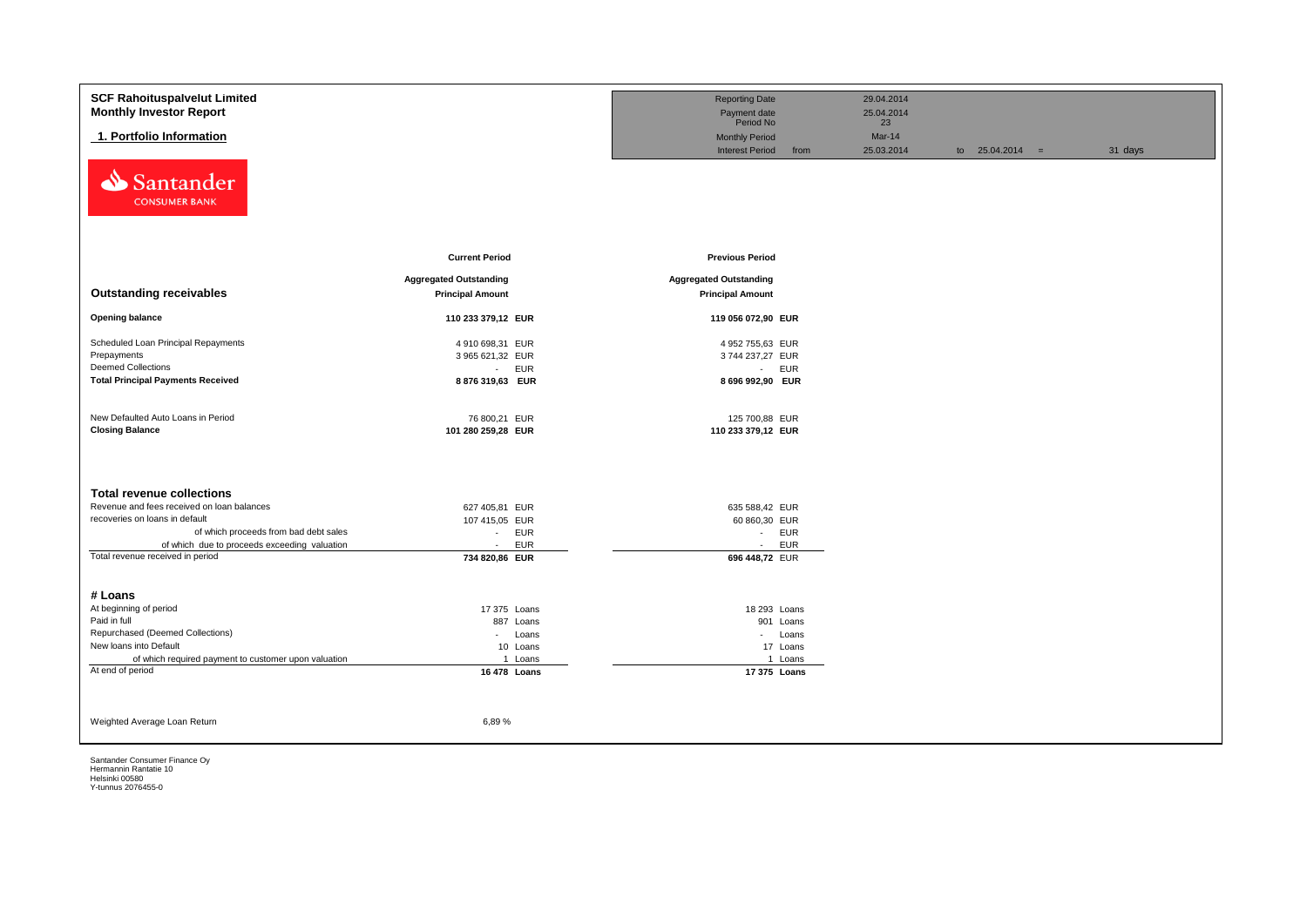| <b>SCF Rahoituspalvelut Limited</b><br><b>Monthly Investor Report</b><br>2. Amount Due for Distribution<br>Santander<br><b>CONSUMER BANK</b>                                                                                                                                                                                                                                   |                                                                                                 | <b>Reporting Date</b><br>Payment date<br>Period No<br><b>Monthly Period</b><br><b>Interest Period</b> | from | 29.04.2014<br>25.04.2014<br>23<br>Mar-14<br>25.03.2014 | to | 25.04.2014 | $=$ | 31 days |
|--------------------------------------------------------------------------------------------------------------------------------------------------------------------------------------------------------------------------------------------------------------------------------------------------------------------------------------------------------------------------------|-------------------------------------------------------------------------------------------------|-------------------------------------------------------------------------------------------------------|------|--------------------------------------------------------|----|------------|-----|---------|
| <b>Purchaser Available Distribution Amount</b>                                                                                                                                                                                                                                                                                                                                 | <b>Current Period</b>                                                                           |                                                                                                       |      |                                                        |    |            |     |         |
| a. Collections (Principal, interest, and fee etc)<br>b. Stamp Duty, Taxes, Liabilities etc. Paid by the Seller to the Purchaser<br>c. Default, Interest, Indemnities etc Paid by the Seller to the Purchaser<br>d. Other amounts Paid by the Seller to the Purchaser<br>e. Interest Earned by the Purchaser<br><b>Total Amount for Purchaser Available Distribution Amount</b> | 9 611 140,49 EUR<br>0,00 EUR<br>0,00 EUR<br>0,00 EUR<br>0,00 EUR<br>9 611 140,49 EUR            |                                                                                                       |      |                                                        |    |            |     |         |
| <b>Issuer Available Distribution Amount</b>                                                                                                                                                                                                                                                                                                                                    | <b>Current Period</b>                                                                           |                                                                                                       |      |                                                        |    |            |     |         |
| a. Amounts due to Issuer from Purchaser under the Loan Agreement<br>b. Reserve Fund<br>c. Swap counterparty payment to the Issuer<br>d. Drawings under the Liquidity Facility<br>e. Interest Earned by the Issuer<br><b>Total Amount for Issuer Available Distribution Amount</b>                                                                                              | 9 550 856,93 EUR<br>3 307 013,07 EUR<br>0,00 EUR<br>0,00 EUR<br>212,07 EUR<br>12 858 082,07 EUR |                                                                                                       |      |                                                        |    |            |     |         |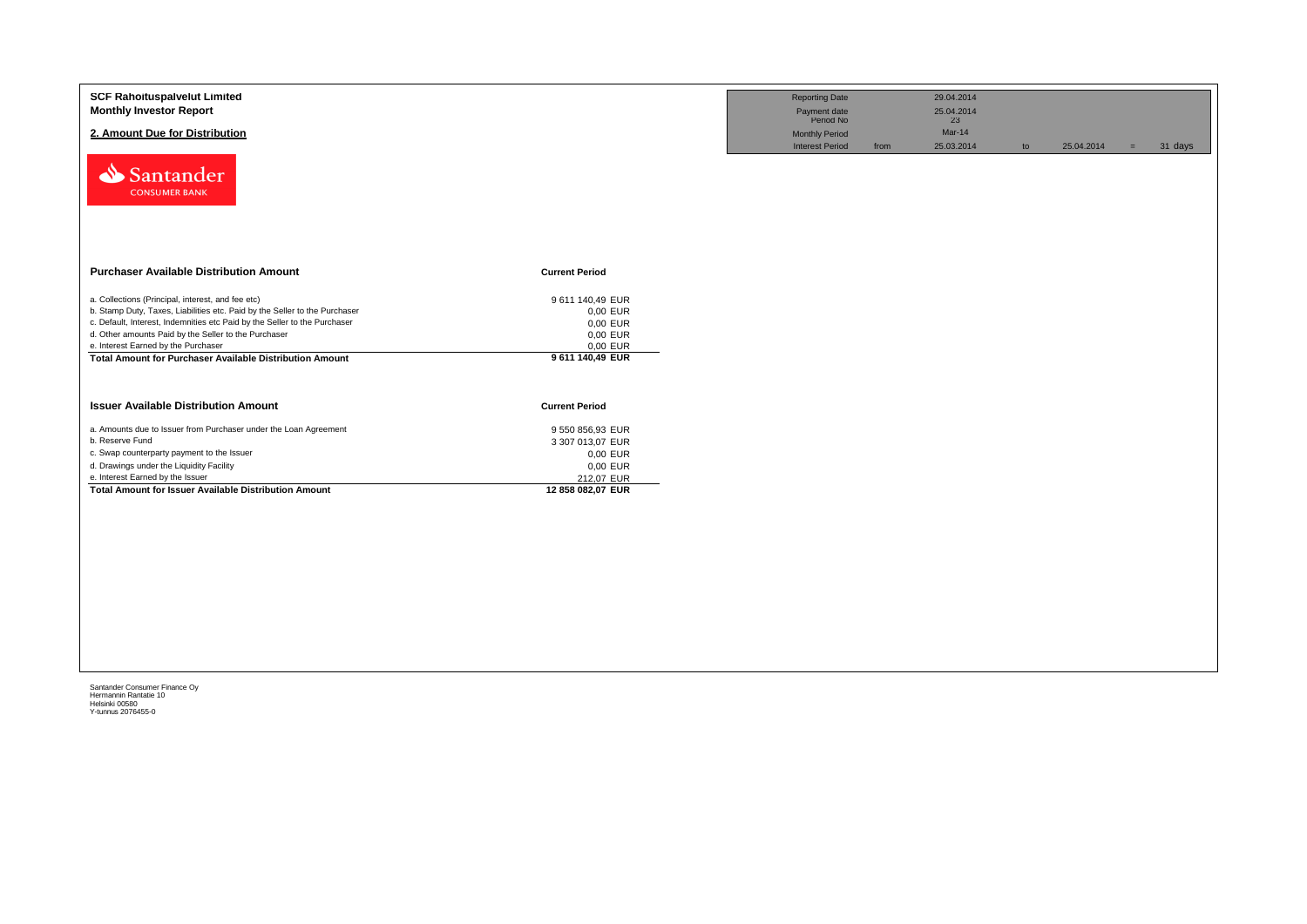| <b>SCF Rahoituspalvelut Limited</b><br><b>Monthly Investor Report</b><br>3. Reserve Accounts                                                                                                          |      | <b>Reporting Date</b><br>Payment date<br>Period No<br><b>Monthly Period</b> |            | 29.04.2014<br>25.04.2014<br>23<br>Mar-14 |    |            |     |         |  |
|-------------------------------------------------------------------------------------------------------------------------------------------------------------------------------------------------------|------|-----------------------------------------------------------------------------|------------|------------------------------------------|----|------------|-----|---------|--|
| Santander<br><b>CONSUMER BANK</b>                                                                                                                                                                     |      | <b>Interest Period</b>                                                      | from       | 25.03.2014                               | to | 25.04.2014 | $=$ | 31 days |  |
| <b>Note Balance</b>                                                                                                                                                                                   |      |                                                                             |            |                                          |    |            |     |         |  |
| <b>Beginning of Period</b><br>End of Period                                                                                                                                                           |      | 110 233 769,00 EUR<br>101 279 599,00 EUR                                    |            |                                          |    |            |     |         |  |
| <b>Reserve Fund</b>                                                                                                                                                                                   | in % |                                                                             |            |                                          |    |            |     |         |  |
| <b>Beginning of Period</b>                                                                                                                                                                            | 3,0% | 3 307 013,07 EUR                                                            |            |                                          |    |            |     |         |  |
| Cash Outflow                                                                                                                                                                                          |      | 3 307 013,07 EUR                                                            |            |                                          |    |            |     |         |  |
| Cash Inflow                                                                                                                                                                                           |      | 3 038 387,97 EUR                                                            |            |                                          |    |            |     |         |  |
| End of Period                                                                                                                                                                                         | 2,8% | 3 038 387,97 EUR                                                            |            |                                          |    |            |     |         |  |
| Required Reserve Amount                                                                                                                                                                               | 2,8% | 3 038 387,97 EUR                                                            |            |                                          |    |            |     |         |  |
| Servicer Advance Reserve Fund                                                                                                                                                                         |      |                                                                             |            |                                          |    |            |     |         |  |
| Beginning of Period                                                                                                                                                                                   |      | 100 000,00 EUR                                                              |            |                                          |    |            |     |         |  |
| Cash Outflow                                                                                                                                                                                          |      | $\sim$                                                                      | <b>EUR</b> |                                          |    |            |     |         |  |
| Cash Inflow                                                                                                                                                                                           |      |                                                                             | <b>EUR</b> |                                          |    |            |     |         |  |
| End of Period                                                                                                                                                                                         |      | 100 000,00 EUR                                                              |            |                                          |    |            |     |         |  |
| Required Reserve Amount                                                                                                                                                                               |      | 100 000,00 EUR                                                              |            |                                          |    |            |     |         |  |
| <b>Set-off from Deposits</b><br>No borrowers whose loans were sold to SCF Rahoituspalvelut Ltd held deposits with Santander Consumer Finance Oy. The risk of set-off from deposits is therefore zero. |      |                                                                             |            |                                          |    |            |     |         |  |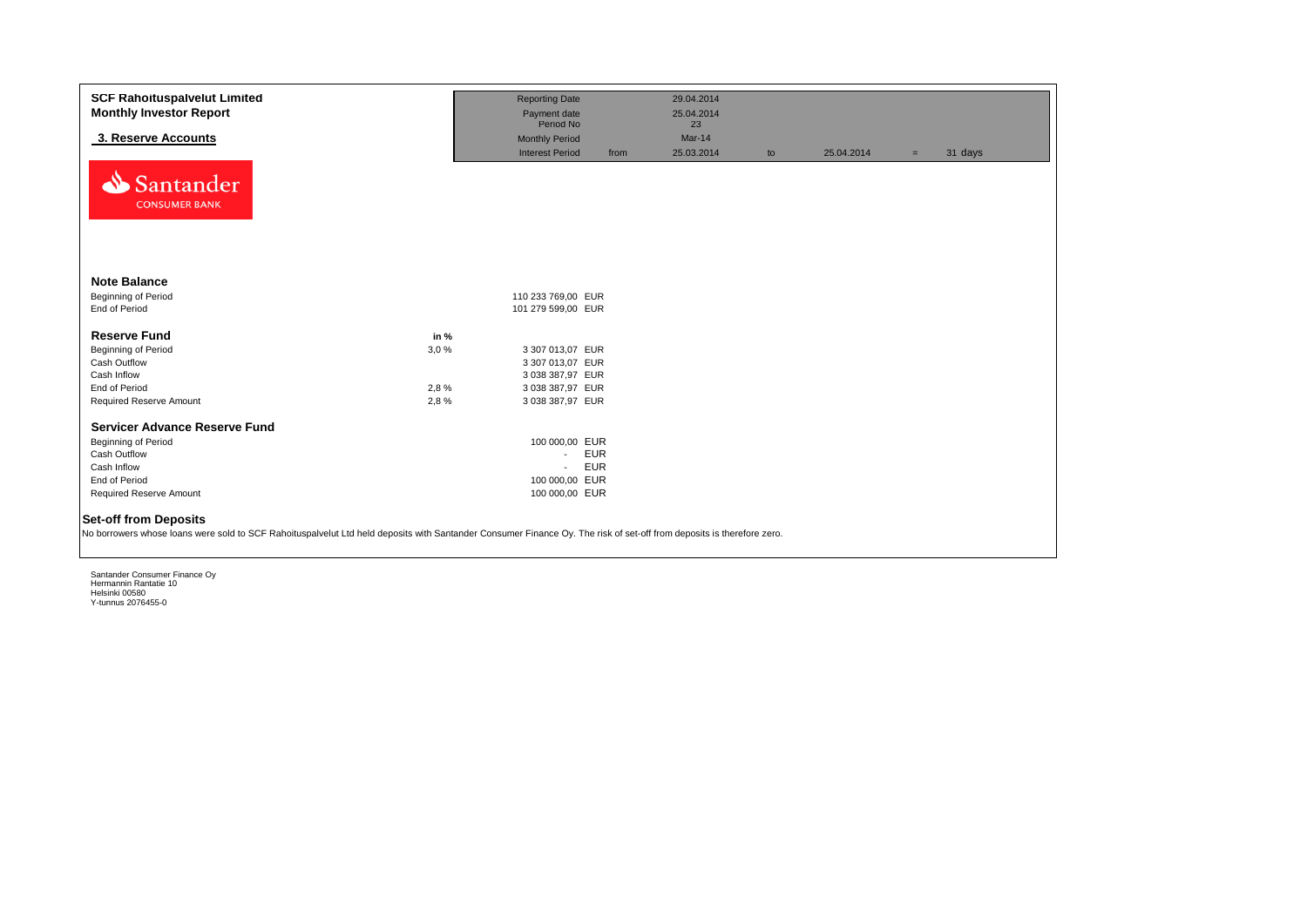| <b>SCF Rahoituspalvelut Limited</b><br><b>Monthly Investor Report</b>                                                            |                                                        |                    |                    | <b>Reporting Date</b><br>Payment date<br>Period No |      | 29.04.2014<br>25.04.2014<br>23 |    |            |     |         |
|----------------------------------------------------------------------------------------------------------------------------------|--------------------------------------------------------|--------------------|--------------------|----------------------------------------------------|------|--------------------------------|----|------------|-----|---------|
| 4. Performance Data                                                                                                              |                                                        |                    |                    | <b>Monthly Period</b>                              |      | Mar-14                         |    |            |     |         |
| Santander<br><b>CONSUMER BANK</b>                                                                                                |                                                        |                    |                    | <b>Interest Period</b>                             | from | 25.03.2014                     | to | 25.04.2014 | $=$ | 31 days |
| <b>Asset Balance</b><br>Beginning of Period                                                                                      |                                                        | 110 233 379,12 EUR |                    |                                                    |      |                                |    |            |     |         |
| End of Period                                                                                                                    |                                                        | 101 280 259,28 EUR |                    |                                                    |      |                                |    |            |     |         |
| <b>Portfolio Performance:</b><br><b>Performing Receivables:</b>                                                                  | <b>EUR</b>                                             | $\%$               | # loans            |                                                    |      |                                |    |            |     |         |
| Current<br>1-30 days past due                                                                                                    | 89 868 080,59<br>8 951 228,75                          | 88,73%<br>8,84 %   | 14 8 23<br>1 3 1 7 |                                                    |      |                                |    |            |     |         |
| <b>Delinquent Receivables:</b>                                                                                                   |                                                        |                    |                    |                                                    |      |                                |    |            |     |         |
| 31-60 days past due                                                                                                              | 1 648 676,17                                           | 1,63%              | 226                |                                                    |      |                                |    |            |     |         |
| 61-90 days past due                                                                                                              | 510 948,59                                             | 0,50%              | 74                 |                                                    |      |                                |    |            |     |         |
| 91-120 days past due                                                                                                             | 199 665,42                                             | 0,20%              | 27                 |                                                    |      |                                |    |            |     |         |
| 121-150 days past due<br>151-180 days past due                                                                                   | 74 794,07<br>26 865,69                                 | 0,07%<br>0,03%     | 8<br>$\mathbf{3}$  |                                                    |      |                                |    |            |     |         |
| <b>Total Performing and Delinquent</b>                                                                                           | 101 280 259,28                                         | 100,00%            | 16 478             |                                                    |      |                                |    |            |     |         |
| <b>Current Period Defaults</b><br><b>Cumulative Defaults</b><br><b>Current Period Recoveries</b><br><b>Cumulative Recoveries</b> | 76 800,21<br>3 033 317,21<br>107 415,05<br>1926 875,39 |                    | $10$<br>344        |                                                    |      |                                |    |            |     |         |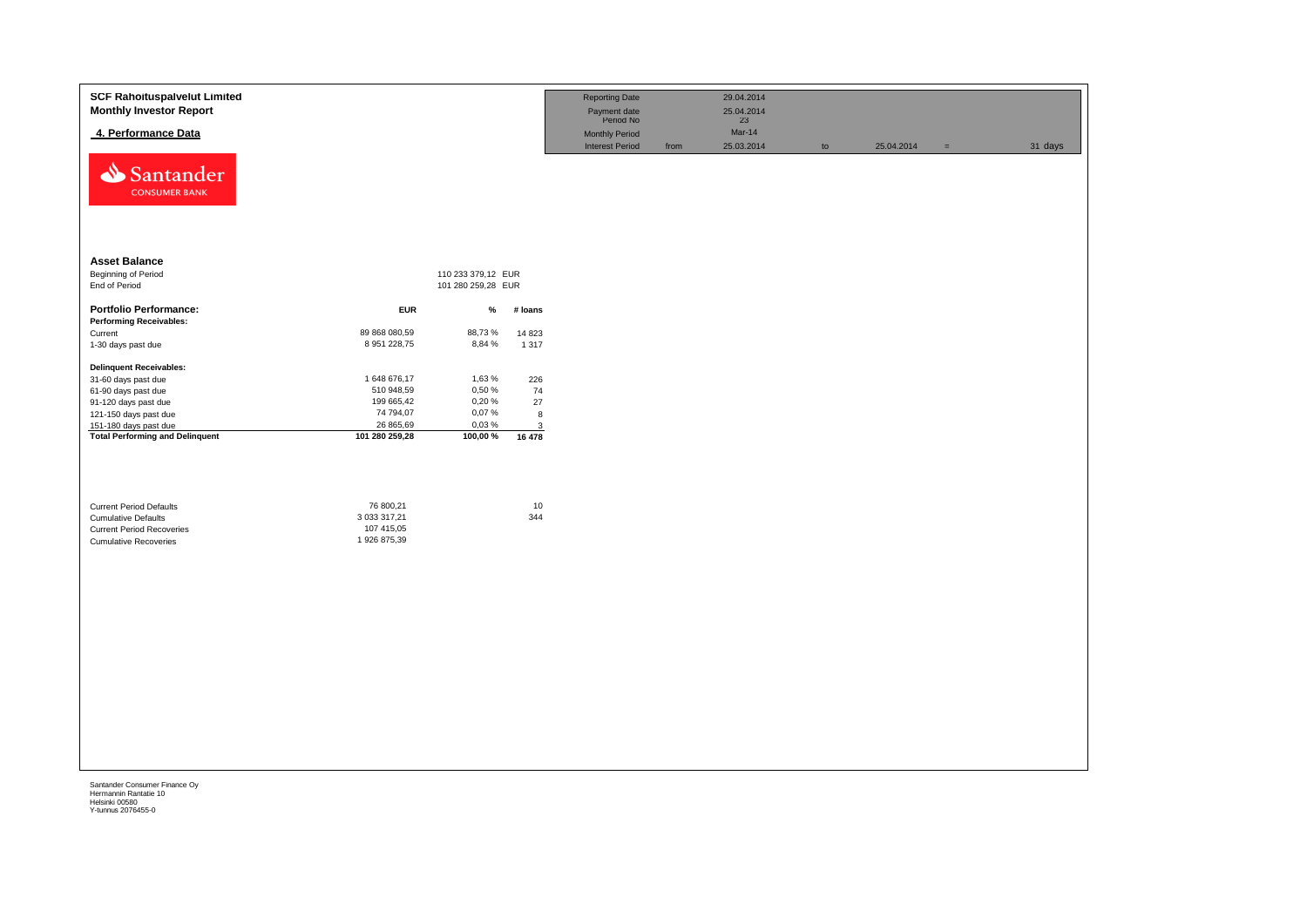| <b>SCF Rahoituspalvelut Limited</b> | <b>Reporting Date</b>     |      | 29.04.2014       |            |         |
|-------------------------------------|---------------------------|------|------------------|------------|---------|
| <b>Monthly Investor Report</b>      | Payment date<br>Period No |      | 25.04.2014<br>23 |            |         |
| 5. Outstanding Notes                | <b>Monthly Period</b>     |      | Mar-14           |            |         |
|                                     | <b>Interest Period</b>    | from | 25.03.2014       | 25.04.2014 | 31 days |



| . Note Balance                                        | <b>All Notes</b>   | <b>Class A</b>     | <b>Class A</b>            | <b>Class B</b>    | <b>Class B</b>   |
|-------------------------------------------------------|--------------------|--------------------|---------------------------|-------------------|------------------|
| <b>General Note Information</b>                       |                    |                    |                           |                   |                  |
| <b>ISIN Code</b>                                      |                    | N/A                | $\boldsymbol{\mathsf{x}}$ | N/A               | N/A              |
| Currency                                              |                    | <b>EUR</b>         | <b>EUR</b>                | <b>EUR</b>        | <b>EUR</b>       |
| Initial Tranching                                     | 100 %              | 83%                | 0%                        | 16 %              | 0,005%           |
| Legal Final Maturity Date                             |                    | 25.01.2020         | 25.01.2020                | 25.01.2020        | 25.01.2020       |
| Rating (Fitch/Moody's)                                |                    | AAAsf/Aaa(sf)      | AAAsf/Aaa(sf)             | N/A               | N/A              |
| Initial Notes Aggregate Principal Outstanding Balance | 481 959 000,00 EUR | 402 400 000,00 EUR | 35 000,00 EUR             | 79 500 000,00 EUR | 24000 EUR        |
| Initial Nominal per Note                              |                    | 100000.00 EUR      | 1000,00 EUR               | 100 000,00 EUR    | 1000 EUR         |
| Initial Number of Notes per Class                     | 4878               | 4024               | 35                        | 795               | 24               |
|                                                       |                    |                    |                           |                   |                  |
| <b>Current Note Information</b>                       |                    |                    |                           |                   |                  |
| Class Principal Outstanding Opening Balance           | 110 233 769.00 EUR | 30 707 098,15 EUR  | 2 670,85 EUR              | 79 500 000,00 EUR | 24 000,00 EUR    |
| Available Distribution Amount                         | 9611 140,49 EUR    |                    |                           |                   |                  |
| Amortisation                                          | 8 954 170.00 EUR   |                    |                           |                   |                  |
| Redemption per Class                                  | 8 954 170.00 EUR   | 8 953 400.00 EUR   | 770.00 EUR                | 0.00 EUR          | 0,00 EUR         |
| Redemption per Note                                   |                    | 2 2 2 5 , 00 EUR   | 22,00 EUR                 | 0,00 EUR          | 0,00 EUR         |
| Class Principal Outstanding Closing Balance           | 101 279 599,00 EUR | 21 753 706,90 EUR  | 1892,10 EUR               | 79 500 000,00 EUR | EUR<br>24 000,00 |
| <b>Current Tranching</b>                              |                    | 21,48 %            | 0,00%                     | 78,50 %           | 0.02%            |
| Current Pool Factor                                   |                    | 0,05               | 0,05                      | 1,00              | 1,00             |

| 2. Payments to Investors per Note                  | <b>All Notes</b> | <b>Class A</b>  | <b>Class A</b>                         | <b>Class B</b> | <b>Class B</b> |
|----------------------------------------------------|------------------|-----------------|----------------------------------------|----------------|----------------|
| Interest Rate Basis: 1-M EURIBOR / Spread          | 0.24%            | 1.00 %          | 1.00 %                                 | 1.10%          | 1.10 %         |
| Day Count Convention                               |                  | 31,00           | 31,00                                  | 31,00          | 31,00          |
| <b>Interest Days</b>                               | 31               |                 |                                        |                |                |
| Principal Outstanding per Note Beginning of Period |                  | 7630.99 EUR     | 76.31 EUR                              | 100 000.00 EUR | 1 000.00 EUR   |
| >Principal Repayment per note                      |                  | 2 2 2 5 .00 EUR | 22.25 EUR                              | 0.00 EUR       | 0.00 EUR       |
| Principal Outstanding per Note End of Period       |                  | 5405.99 EUR     | 54.06 EUR                              | 100 000,00 EUR | 1 000.00 EUR   |
| >Interest accrued for the period                   |                  | 8.00 EUR        | <b>EUR</b>                             | 115.00 EUR     | 1.00 EUR       |
| <b>Interest Payment</b>                            | 123 641.00       | 32 192.00 EUR   | <b>EUR</b><br>$\overline{\phantom{a}}$ | 91 425,00 EUR  | 24.00 EUR      |
| Interest Payment per Note                          |                  | 8,00 EUR        | <b>EUR</b>                             | 115,00 EUR     | 1,00 EUR       |
| 3. Credit Enhancements                             |                  |                 |                                        |                |                |
| Initial total CE (Subordination, Reserve)          |                  | 18,00 %         |                                        |                | 1,50 %         |
| Current CE (incl. Excess Spread)                   |                  | 84,24 %         |                                        |                | 5,72 %         |
| Current CE (excl. Excess Spread)                   |                  | 81,52 %         |                                        |                | 3,00%          |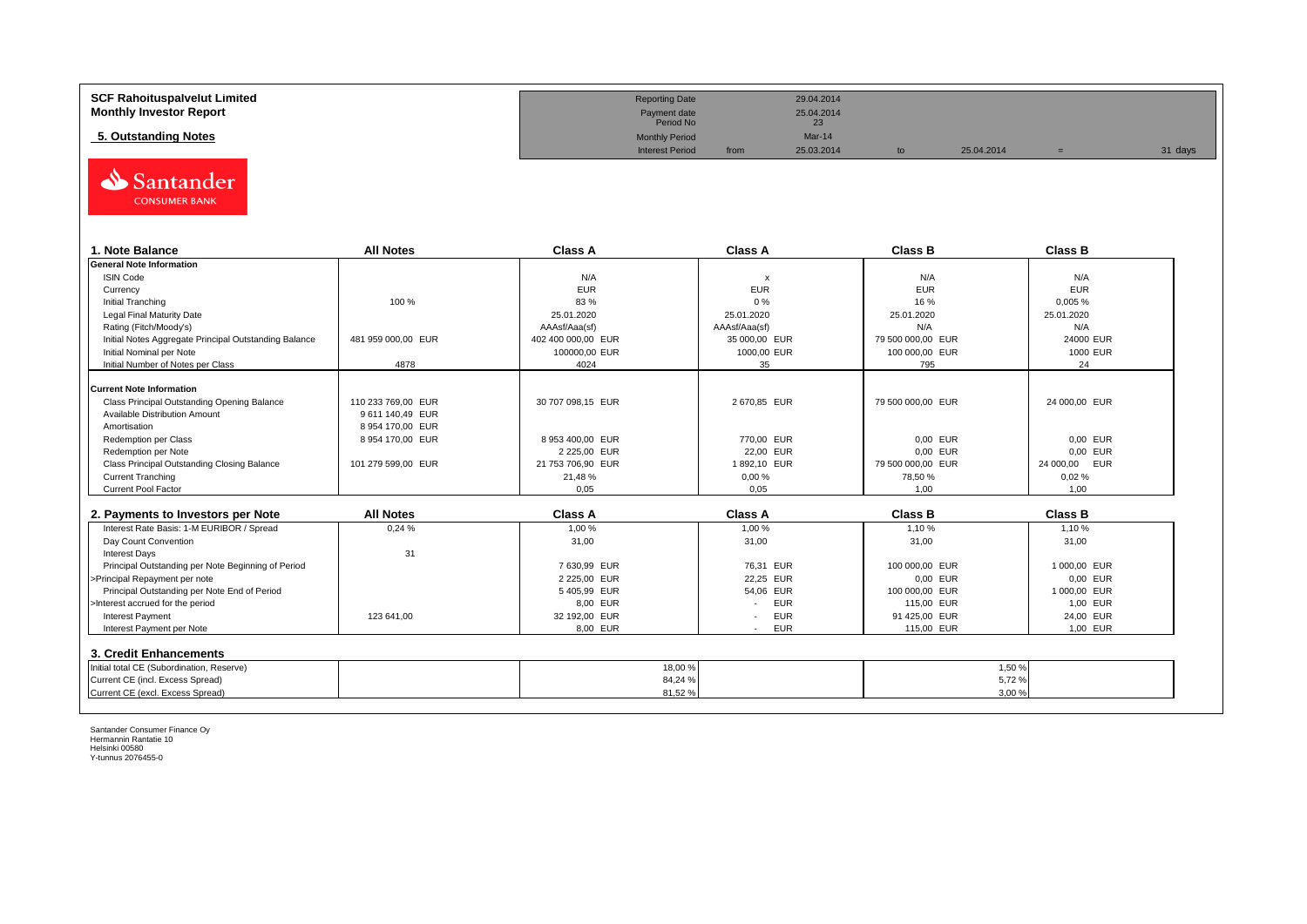# **SCF Rahoituspalvelut Limited Accord Reporting Date**<br>**Monthly Investor Report** Payment date **Payment date**

**6. Counterparty Ratings, Trigger Levels and Consequences** 

Period No<br>Monthly Period

Interest Period from to  $25.04.2014$  = 31 days

Santander

| <b>Rating Triggers</b>             |                                   |                                              |                                                   |                                    |                |                                      |                    |                                       |                        |                                        |                        |                   |                                                                                                                                                                                                                                                                                                                                                                                                                                                                                                                                                                                                                                                                                                                                                                                                                                                                                                                                                                                                                                                                                                      |
|------------------------------------|-----------------------------------|----------------------------------------------|---------------------------------------------------|------------------------------------|----------------|--------------------------------------|--------------------|---------------------------------------|------------------------|----------------------------------------|------------------------|-------------------|------------------------------------------------------------------------------------------------------------------------------------------------------------------------------------------------------------------------------------------------------------------------------------------------------------------------------------------------------------------------------------------------------------------------------------------------------------------------------------------------------------------------------------------------------------------------------------------------------------------------------------------------------------------------------------------------------------------------------------------------------------------------------------------------------------------------------------------------------------------------------------------------------------------------------------------------------------------------------------------------------------------------------------------------------------------------------------------------------|
|                                    |                                   |                                              |                                                   |                                    |                | <b>Short Term</b>                    |                    |                                       |                        | <b>Long Term</b>                       |                        |                   |                                                                                                                                                                                                                                                                                                                                                                                                                                                                                                                                                                                                                                                                                                                                                                                                                                                                                                                                                                                                                                                                                                      |
|                                    |                                   |                                              |                                                   |                                    | Fitch          | Moody's                              |                    |                                       | Fitch                  |                                        | Moody's                |                   |                                                                                                                                                                                                                                                                                                                                                                                                                                                                                                                                                                                                                                                                                                                                                                                                                                                                                                                                                                                                                                                                                                      |
|                                    | <b>Transaction Role</b>           | Counterparty                                 |                                                   | Criteria                           | Current        | Criteria                             | Current            | Criteria                              | Current                | Criteria                               | Current                | Trigger breached? | Summary of Contractual Requirements if Rating Trigger Breach                                                                                                                                                                                                                                                                                                                                                                                                                                                                                                                                                                                                                                                                                                                                                                                                                                                                                                                                                                                                                                         |
|                                    | Issuer                            | Rahoituspalvelut Limited                     |                                                   |                                    | No rating      |                                      | No rating          |                                       | No rating              |                                        | No rating              | N/A               |                                                                                                                                                                                                                                                                                                                                                                                                                                                                                                                                                                                                                                                                                                                                                                                                                                                                                                                                                                                                                                                                                                      |
|                                    | Seller                            | Santander Consumer Finance OY                |                                                   |                                    | No rating      |                                      | No rating          |                                       | No rating              |                                        | No rating              | N/A               |                                                                                                                                                                                                                                                                                                                                                                                                                                                                                                                                                                                                                                                                                                                                                                                                                                                                                                                                                                                                                                                                                                      |
|                                    | Servicer                          | Santander Consumer Finance OY                |                                                   |                                    | No rating      |                                      | No rating          |                                       | No rating              |                                        | No rating              | N/A               |                                                                                                                                                                                                                                                                                                                                                                                                                                                                                                                                                                                                                                                                                                                                                                                                                                                                                                                                                                                                                                                                                                      |
|                                    | Servicer's Owner                  | Santander Consumer Finance                   |                                                   | N/A                                | F <sub>2</sub> | N/A                                  | P-2 Outlook stabl  | BBB-                                  | RRR+<br>Outlook stable | Baa3                                   | Baa1<br>Outlook stable | $\mathbf{M}$      | the Back-up Servicer Facilitator, Banco Santander S.A, will perform the following services: (a) in accordance with th<br>provisions of this Agreement, select an appropriate bank or financial institution to act as a successor servicer in the<br>event that a Servicer Termination Notice is delivered; (b) review the information provided to it by the Servicer<br>under this Agreement; (c) enter into appropriate data confidentiality provisions; and (d) notify the Servicer if it<br>requires further assistance                                                                                                                                                                                                                                                                                                                                                                                                                                                                                                                                                                           |
| <b>Liquidity Facility Provider</b> |                                   | Banco Santander S.A.                         |                                                   | F1 Rating Watch<br>Negative        | F2             | P-1 Review for possible<br>Downgrade | P-2 Outlook stable | Rating Watch Negative                 | BBB+<br>Outlook stable | A1<br>teview for possible<br>downgrade | Baa1<br>Outlook stable | Y                 | The Liquidity Facility Provider (Banco Santander) shall either a) assign or transfer all its rights, benefits, and<br>obligations to a bank or financial intermediary passported to perform banking activities in Ireland that (i) meets the<br>applicable Required Ratings (ii) enters into a liquidity facility agreement on substantially the same terms as the<br>Liquidity Facility Agreement and (iii) accedes to the Issuer Security Trust Deed all by no later than 30 calendar days<br>from the date on which the Ratings Downgrade took place if the Liquidity Facility provider fails to provide Cash<br>Collateral or b) deposit an amount equal to the Available Facility into the Issuer Transaction Account by no later<br>than 14 calendar days after the downgrade (Cash Collateral)                                                                                                                                                                                                                                                                                                |
|                                    |                                   |                                              | Fitch Rating event I &<br>Moodys first trigger    | F <sub>2</sub>                     | F2             | $P-2$                                | $P-2$              | $A-$                                  | RRR+<br>Outlook stable | A3                                     | Baa1<br>Outlook stable |                   | The Swap Counterparty (Banco Santander) will be obliged, within the time periods specified in the<br>Basis Swap Agreement, at its own cost, to post collateral for its obligations in accordance with the provisions of the<br>Credit Support Annex, and in addition, will be obliged, within the time periods specified in the Basis Swap<br>Agreement, at its cost, to either (i) obtain a guarantee of its obligations under the Basis Swap Agreement from a<br>third party with the Required Ratings; or (ii) transfer all of its rights and obligations under the Basis Swap<br>Agreement to a third party with the Required Ratings                                                                                                                                                                                                                                                                                                                                                                                                                                                            |
|                                    | Issuer Swap Provider              | Banco Santander S.A.                         | Fitch Rating event II                             | F3                                 | F2             | N/A                                  | $P-2$              | <b>BBB</b>                            | RRR+<br>Outlook stable | N/A                                    | Baa1<br>Outlook stable | N                 | Froying condigrar in the form or cash or securities or poth, in support or its<br>obligations under this Agreement, in accordance with the provisions of the<br>Credit Support Annex (such provision of collateral being a "Fitch Ratings<br>Event II Collateral Cure" for the purposes of Fitch), and, upon the expiry of<br>the relevant period from (and including) the date which such Fitch Ratings<br>Event II occurs to (and including) the 14th calendar day thereafter (the<br>"Rating Event Cure Period") shall be deemed to have elected to effect a<br>Fitch Ratings Event II Collateral Cure (for the purposes of Fitch) unless and<br>until an alternative Rating Event Cure for such Fitch Ratings Event is or has<br>been effected,                                                                                                                                                                                                                                                                                                                                                  |
|                                    |                                   |                                              | Fitch Rating event III 8<br>Moodys second trigger | R                                  | F <sub>2</sub> | Not Prime                            | $P-2$              | RR+                                   | BBB+<br>Outlook stable | Ba1                                    | Baa1<br>Outlook stable | $\mathbf{N}$      | Provide a eligible Guarantee, or replace Swap Counterparty                                                                                                                                                                                                                                                                                                                                                                                                                                                                                                                                                                                                                                                                                                                                                                                                                                                                                                                                                                                                                                           |
|                                    | <b>Issuer Bank</b>                | Deutsche Bank AG                             |                                                   | F1<br><b>Rating Watch Negative</b> | $F1+$          | P-1 Review for possible<br>Downgrade | $P-1$              | $\Lambda$<br>Rating Watch Negative    | $A+$                   | A1<br>Review for possible<br>downgrade | A2                     | N                 | If at any time a Ratings Downgrade has occurred in respect of the Transaction Account Bank, then the Issuer and<br>the Purchaser shall (with the prior written consent of the Note Trustee) procure that, within 30 calendar days. (i) in<br>relation to the Issuer, the Issuer Secured Accounts and the Expenses Loan Payment Account and all of the funds<br>standing to the credit of the Issuer Secured Accounts and the Expenses Loan Payment Account and (ii) in relation<br>to the Purchaser, the Purchaser Transaction Account and all funds standing to the credit of the Purchaser<br>Transaction Account, are transferred to another bank or banks that meet the applicable Required Ratings (which<br>bank shall be notified in writing by the Issuer to the Transaction Account Bank) and approved in writing by the Note<br>Trustee and in accordance with the provisions of the Transaction Account Bank Agreement. The appointment of<br>the Transaction Account Bank shall terminate on the date on which the appointment of the new transaction<br>account bank becomes effective. |
|                                    | Paying Agent and related roles    | Deutsche Bank AG                             |                                                   |                                    | $F1+$          |                                      | $P-1$              |                                       | $A+$                   |                                        | A <sub>2</sub>         | N/A               |                                                                                                                                                                                                                                                                                                                                                                                                                                                                                                                                                                                                                                                                                                                                                                                                                                                                                                                                                                                                                                                                                                      |
|                                    | Corporate Service Provider        | Deutsche International Corporate<br>Services |                                                   |                                    | $F1+$          |                                      | $P-1$              |                                       | $A+$                   |                                        | A2                     | N/A               |                                                                                                                                                                                                                                                                                                                                                                                                                                                                                                                                                                                                                                                                                                                                                                                                                                                                                                                                                                                                                                                                                                      |
|                                    | Note Trustee and Security Trustee | Deutsche Trustee Company Limited             |                                                   |                                    | $F1+$          |                                      | $P-1$              |                                       | $A +$                  |                                        | A2                     | N/A               |                                                                                                                                                                                                                                                                                                                                                                                                                                                                                                                                                                                                                                                                                                                                                                                                                                                                                                                                                                                                                                                                                                      |
|                                    | <b>Collections Bank</b>           | SEB AB                                       |                                                   | F1<br>Rating Watch Negative        | $\mathsf{F1}$  | P-1 Review for possible<br>Downgrade | $P-1$              | $\mathbf{A}$<br>Rating Watch Negative | $A+$                   | A1<br>Review for possible<br>downgrade | A1                     | N                 | Within 30 calendar days, the Issuer Collections Account and all of the funds standing to the credit of the Issuer<br>Collections Account are transferred to another bank or banks who meet the Required Ratings (which bank shall be<br>notified in writing by the Servicer to the Collections Account Bank and approved in writing by the Note Trustee);<br>the appointment of the Collections Account Bank shall terminate on the date on which the appointment of the<br>new transaction account bank becomes effective. Upon the transfer of the Issuer Collections Account to another<br>bank, the Issuer will procure that the new transaction Upon the transfer of the Issuer Collections Acoount to<br>another bank, the Issuer will procure that the new transaction account bank<br>enters into an agreement substantially in the form of the Issuer Collections Account Agreement and accedes to the<br><b>Issuer Security Trust Deed.</b>                                                                                                                                                |

Santander Consumer Finance Oy Hermannin Rantatie 10

Helsinki 00580

Y-tunnus 2076455-0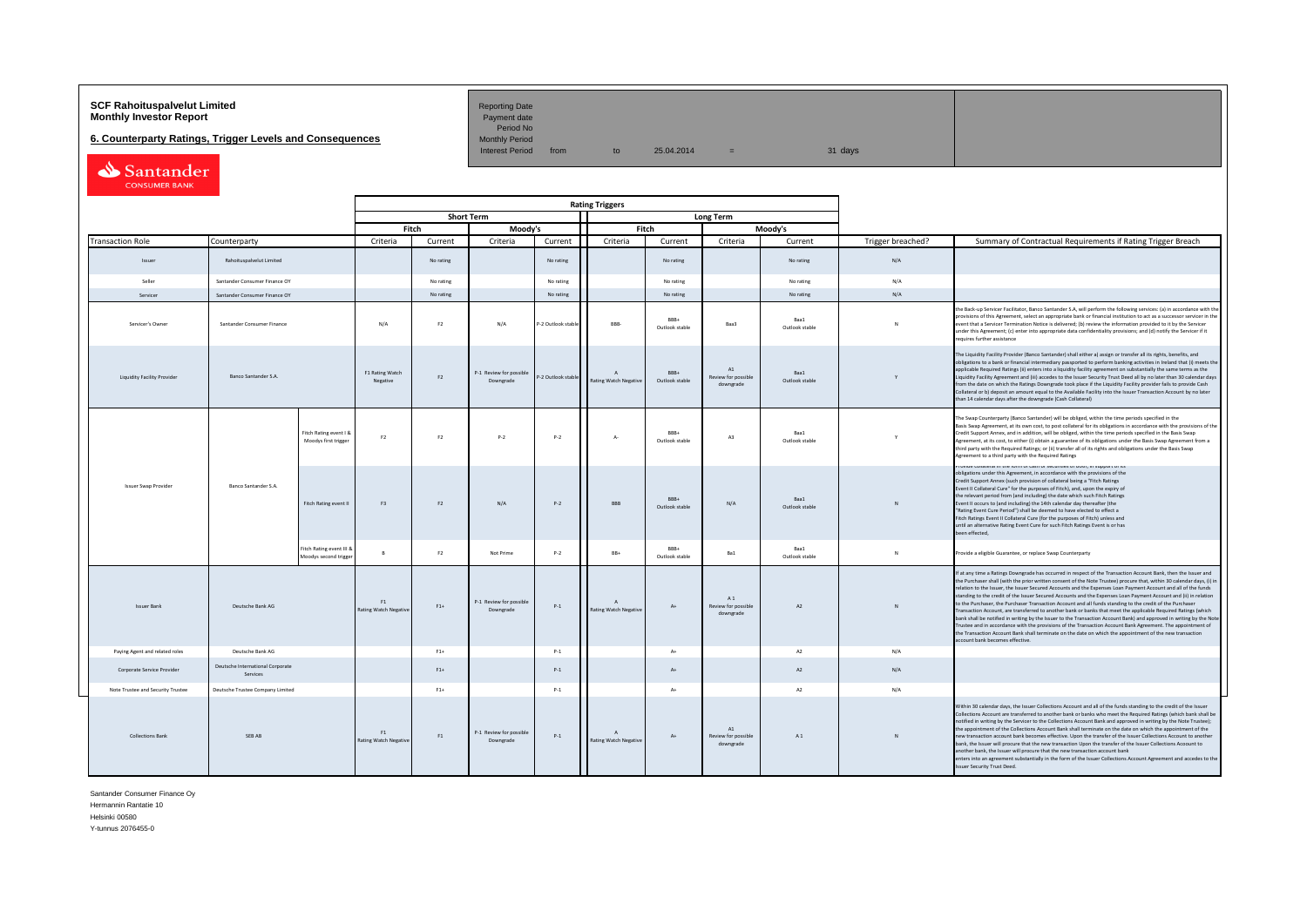# **SCF Rahoituspalvelut Limited** 29.04.2014 **Monthly Investor Report Payment date** 25.04.2014<br>Period No Payment date 25.04.2014 Payment date<br>Period No **6.a Original Portfolio Principal Balance** Monthly Period Monthly Period mar. 14 Interest Period from 25.03.2014 to 25.04.2014 = 31 days Santander

Average outstanding principal balance: 10 679

|                  | <b>TOTAL</b>           |             |           |                         |         |                              |                     |  |  |  |  |  |  |  |
|------------------|------------------------|-------------|-----------|-------------------------|---------|------------------------------|---------------------|--|--|--|--|--|--|--|
|                  | <b>Min</b>             | <b>Max</b>  | <b>No</b> | <b>Original balance</b> | %       | <b>WA months to maturity</b> | <b>WA seasoning</b> |  |  |  |  |  |  |  |
|                  | $0,00 \in$             | 4 999,99€   | 10 5 69   | 34 014 267              | 7,1%    | 20,3                         | 20,2                |  |  |  |  |  |  |  |
|                  | 5 000,00€              | 9 999,99€   | 14 962    | 111 330 743             | 23,1%   | 33,3                         | 16,0                |  |  |  |  |  |  |  |
|                  | 10 000,00€             | 14 999,99€  | 10 4 48   | 127 666 197             | 26,5%   | 40,0                         | 13,1                |  |  |  |  |  |  |  |
|                  | 15 000,00 €            | 19 999,99€  | 4833      | 83 124 702              | 17,2%   | 44,2                         | 12,1                |  |  |  |  |  |  |  |
|                  | 20 000,00 €            | 24 999,99€  | 2 0 8 0   | 46 047 406              | 9,6%    | 45,8                         | 10,7                |  |  |  |  |  |  |  |
| Original balance | 25 000,00 €            | 29 999,99€  | 963       | 26 170 405              | 5,4%    | 46,3                         | 9,8                 |  |  |  |  |  |  |  |
|                  | 30 000,00 €            | 34 999,99€  | 493       | 15 863 298              | 3,3%    | 46,5                         | 9,7                 |  |  |  |  |  |  |  |
|                  | 35 000,00 €            | 39 999,99€  | 271       | 10 073 680              | 2,1%    | 45,7                         | 10,4                |  |  |  |  |  |  |  |
|                  | 40 000,00 €            | 44 999,99 € | 181       | 7 662 654               | 1,6%    | 45,4                         | 9,9                 |  |  |  |  |  |  |  |
|                  | 45 000,00 €            | 49 999,99€  | 99,00€    | 4 678 264               | 1,0%    | 45,7                         | 10,0                |  |  |  |  |  |  |  |
|                  | 50 000,00 €            | 54 999,99€  | 78        | 4 0 5 6 5 1 8           | 0,8%    | 45,7                         | 9,0                 |  |  |  |  |  |  |  |
|                  | 55 000,00 €            | 59 999,99 € | 51        | 2 9 2 7 2 4 6           | 0,6%    | 45,7                         | 10,1                |  |  |  |  |  |  |  |
|                  | 60 000,00 $\epsilon$ + |             | 105       | 8 342 278               | 1,7%    | 44,8                         | 9,2                 |  |  |  |  |  |  |  |
|                  |                        |             |           |                         |         |                              |                     |  |  |  |  |  |  |  |
|                  | Total                  |             | 45 133    | 481 957 657             | 100,00% | 39,3                         | 13,3                |  |  |  |  |  |  |  |

Santander Consumer Finance Oy Hermannin Rantatie 10 Helsinki 00580 Y-tunnus 2076455-0

**CONSUMER BANK**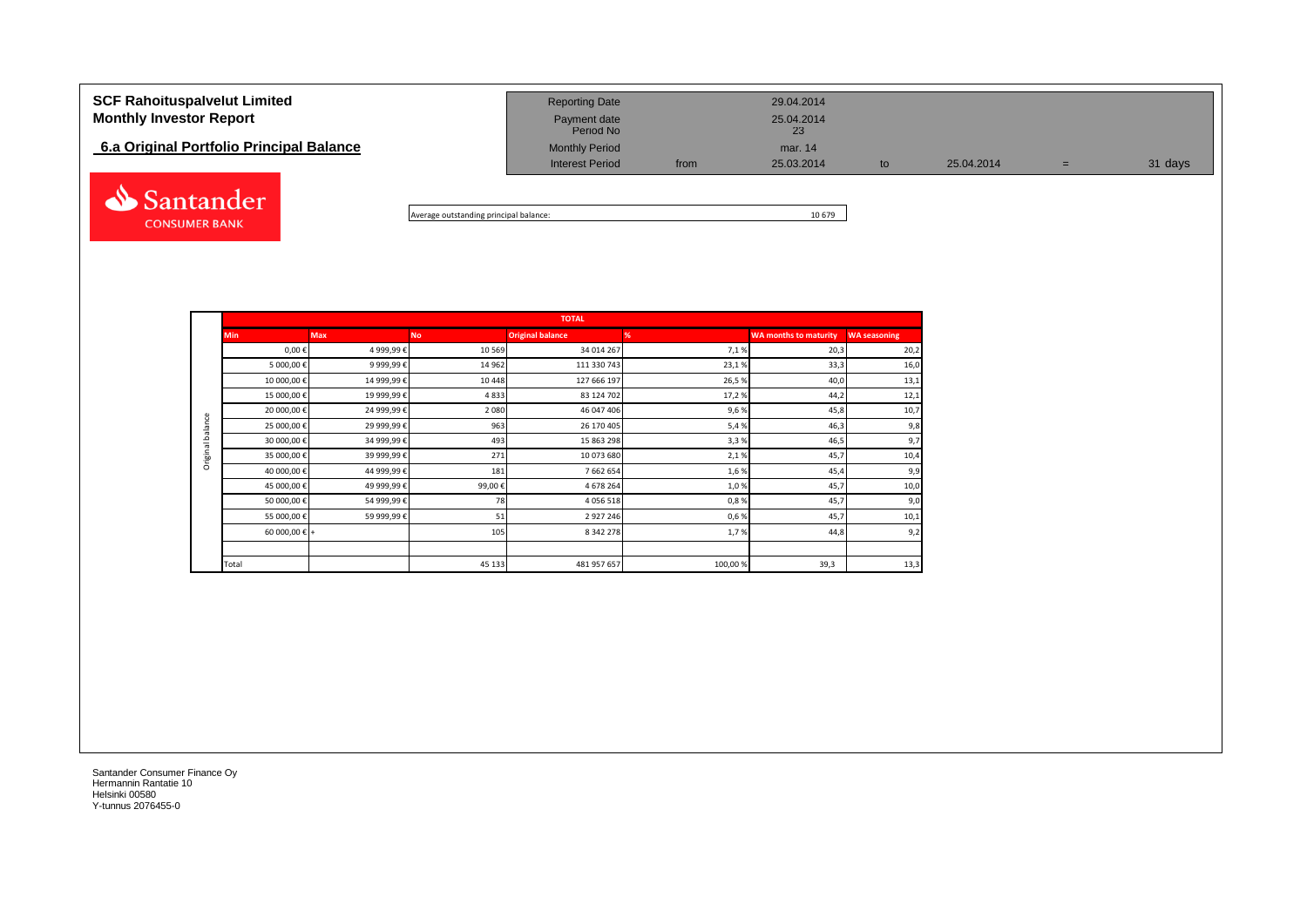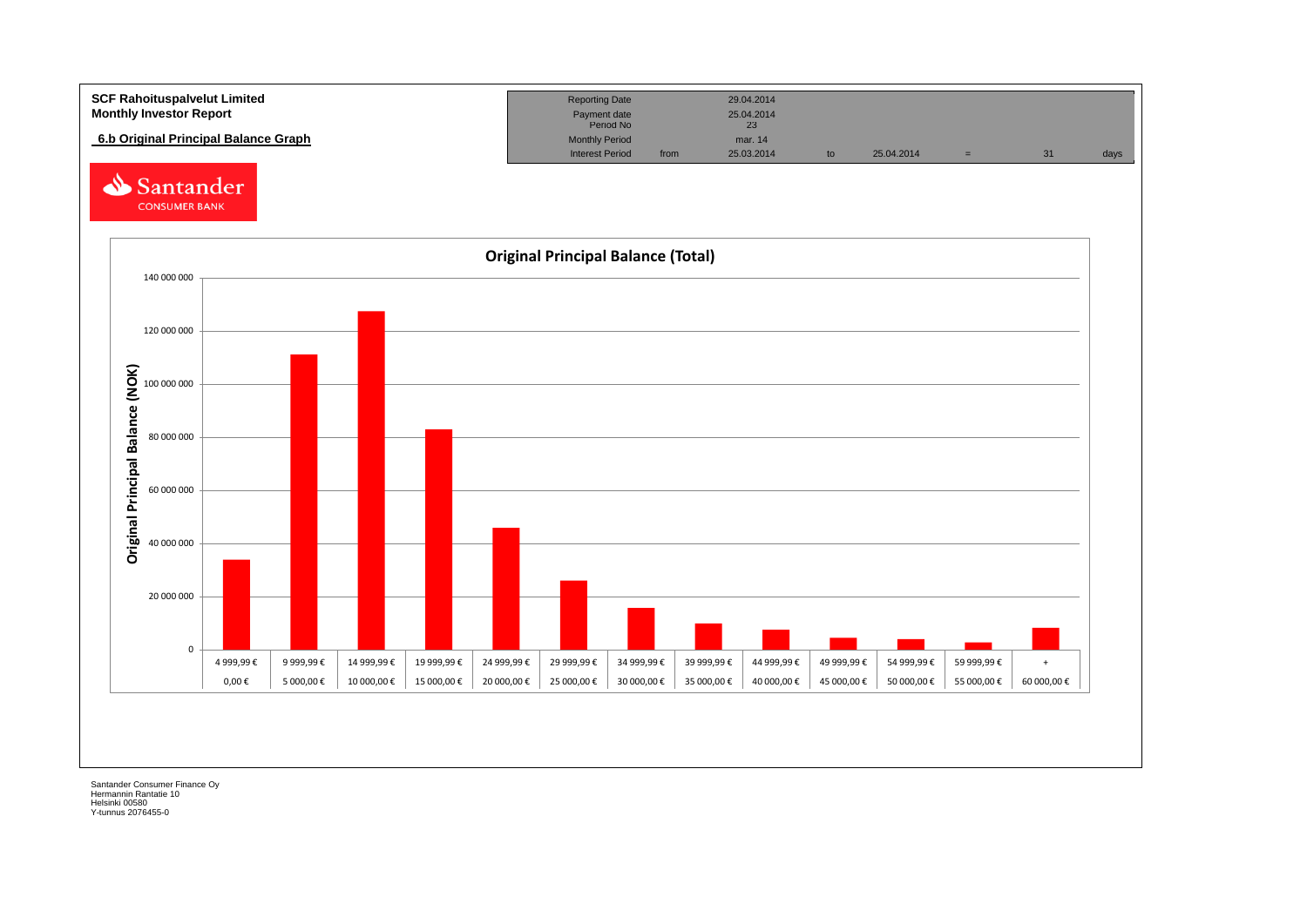## **7.a Outstanding Principal Balance**



| <b>SCF Rahoituspalvelut Limited</b><br><b>Monthly Investor Report</b> | <b>Reporting Date</b><br>Payment date<br>Period No |      | 29.04.2014<br>25.04.2014<br>23 |    |            |         |
|-----------------------------------------------------------------------|----------------------------------------------------|------|--------------------------------|----|------------|---------|
| 7.a Outstanding Principal Balance                                     | <b>Monthly Period</b><br><b>Interest Period</b>    | from | mar. 14<br>25.03.2014          | to | 25.04.2014 | 31 days |

Average amount - all: 6 146

|             |            |            |           | <b>TOTAL</b>  |                                              |            |                                 |                     |
|-------------|------------|------------|-----------|---------------|----------------------------------------------|------------|---------------------------------|---------------------|
|             | <b>Min</b> | <b>Max</b> | <b>No</b> |               | Outstanding balance % of Outstanding balance | % of loans | <b>WA months to</b><br>maturity | <b>WA seasoning</b> |
|             |            | 5 0 0 0    | 8758      | 22 711 334    | 22,42%                                       | 53,15%     | 14,2                            | 37,0                |
|             | 5 0 0 0    | 10 000     | 4 9 6 0   | 35 290 306    | 34,84%                                       | 30,10%     | 23,2                            | 34,5                |
|             | 10 000     | 15 000     | 1713      | 20 599 884    | 20,34%                                       | 10,40%     | 27,0                            | 32,2                |
|             | 15 000     | 20 000     | 602       | 10 264 553    | 10,13%                                       | 3,65 %     | 28,1                            | 31,2                |
| balance     | 20 000     | 25 000     | 245       | 5 403 981     | 5,34%                                        | 1,49%      | 28,3                            | 31,1                |
|             | 25 000     | 30 000     | 84        | 2 2 9 3 2 4 2 | 2,26%                                        | 0,51%      | 26,6                            | 31,5                |
| Outstanding | 30 000     | 35 000     | 54        | 1727347       | 1,71%                                        | 0,33%      | 27,7                            | 31,4                |
|             | 35 000     | 40 000     | 22        | 824 877       | 0,81%                                        | 0,13%      | 27,2                            | 30,4                |
|             | 40 000     | 45 000     | 13        | 554 356       | 0,55%                                        | 0,08%      | 27,4                            | 30,3                |
|             | 45 000     | 50 000     |           | 389 040       | 0,38%                                        | 0,05%      | 22,0                            | 34,6                |
|             | 50 000     | 55 000     |           | 316 356       | 0,31%                                        | 0,04%      | 24,0                            | 31,3                |
|             | 55 000     | 60 000     |           | 344 219       | 0,34%                                        | 0,04%      | 23,0                            | 31,2                |
|             | $60000 +$  |            |           | 560 763       | 0,55%                                        | 0,04%      | 25,5                            | 31,3                |
|             |            |            |           |               |                                              |            |                                 |                     |
|             | Total      |            | 16 478    | 101 280 259   | 100 %                                        | 100,0%     | 22,9                            | 33,9                |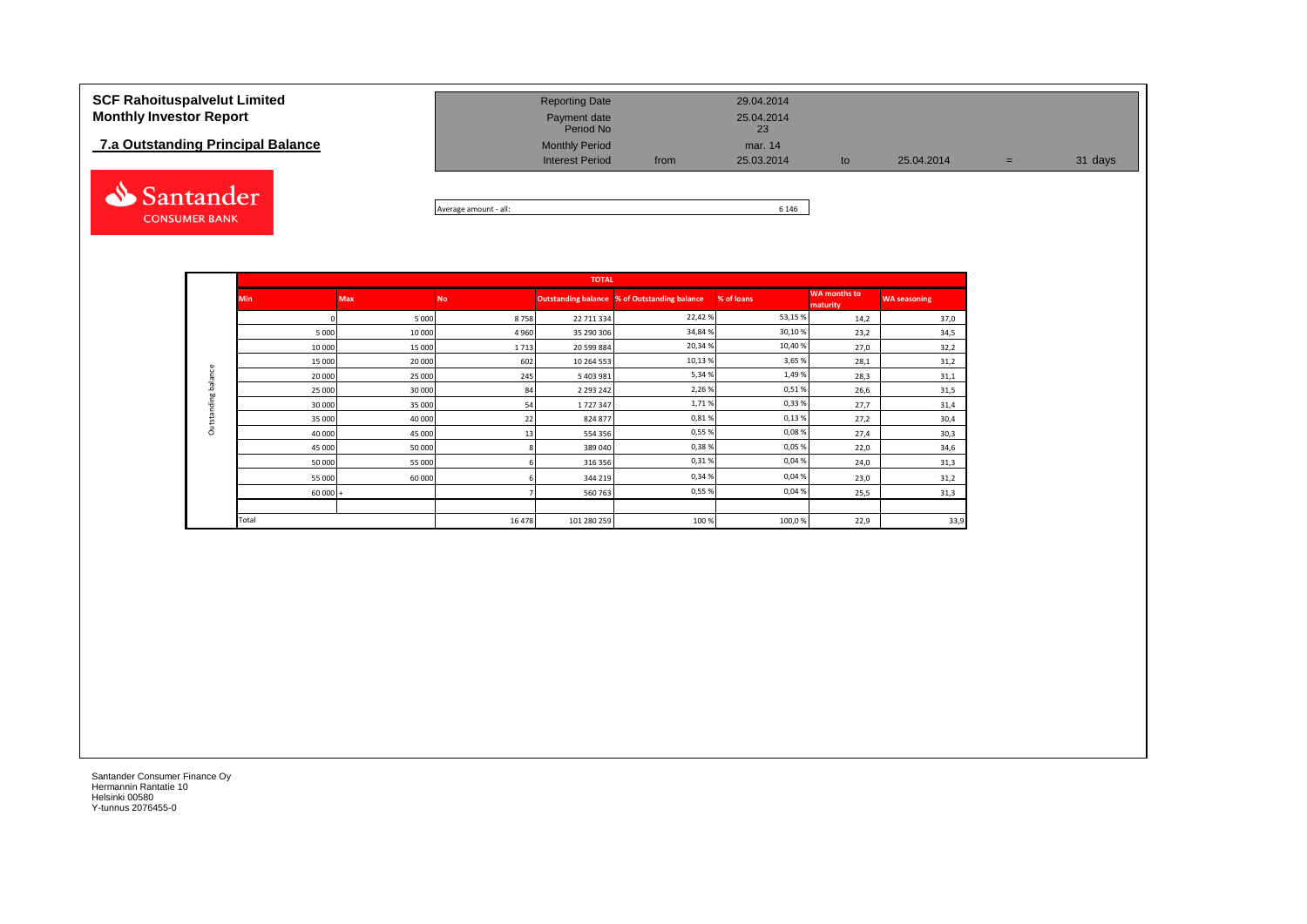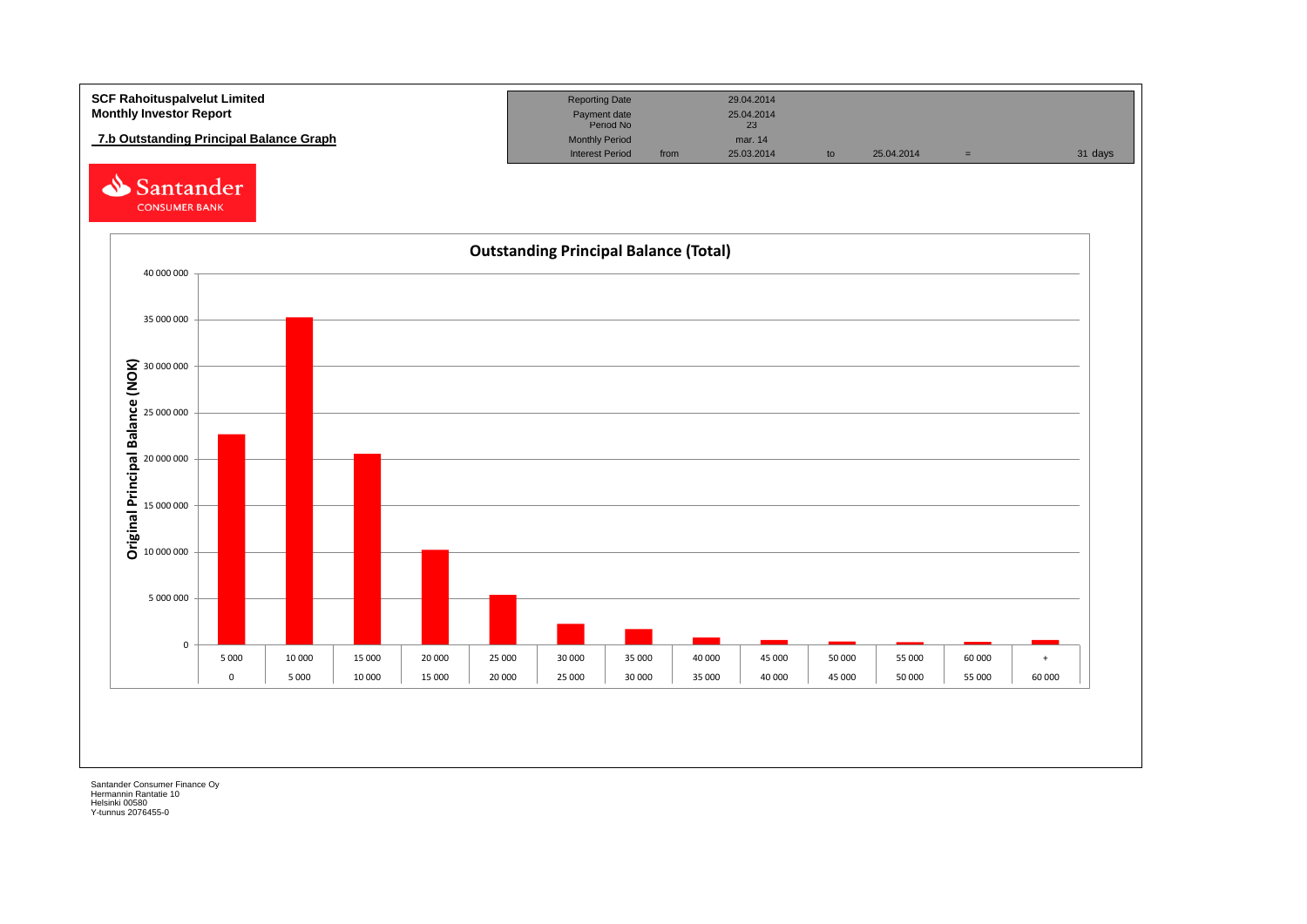## **SCF Rahoituspalvelut Limited Monthly Investor Report**

## **8.a Geographical Distribution**



| <b>Reporting Date</b>     |      | 29.04.2014       |            |   |         |
|---------------------------|------|------------------|------------|---|---------|
| Payment date<br>Period No |      | 25.04.2014<br>23 |            |   |         |
| <b>Monthly Period</b>     |      | mar. 14          |            |   |         |
| <b>Interest Period</b>    | from | 25.03.2014       | 25.04.2014 | = | 30 days |

|   |                  |           |                            | <b>TOTAL</b>             |            |                       |                     |
|---|------------------|-----------|----------------------------|--------------------------|------------|-----------------------|---------------------|
|   | <b>District</b>  | <b>No</b> | <b>Outstanding balance</b> | % of Outstanding balance | % of Loans | WA months to maturity | <b>WA seasoning</b> |
|   | Central Finland  | 1929      | 11 581 726                 | 11,44%                   | 11,71%     | 23,1                  | 33,7                |
|   | Eastern Finland  | 467       | 2 556 323                  | 2,52%                    | 2,83%      | 22,1                  | 34,2                |
|   | East Tavastia    | 997       | 6058778                    | 5,98%                    | 6,05 %     | 23,3                  | 33,9                |
| Ξ | Greater Helsinki | 5922      | 37 724 544                 | 37,25%                   | 35,94 %    | 22,9                  | 34,0                |
| ݠ | Northern Finland | 1 2 6 6   | 8 166 541                  | 8,06%                    | 7,68%      | 24,2                  | 33,3                |
|   | Northern Savonia | 537       | 2 821 993                  | 2,79%                    | 3,26 %     | 21,5                  | 34,3                |
|   | Ostrobothnia     | 1053      | 6 136 980                  | 6,06%                    | 6,39%      | 21,5                  | 34,3                |
|   | South-Eastern Fi | 905       | 5 897 235                  | 5,82%                    | 5,49%      | 23,9                  | 33,0                |
|   | South-Western Fi | 1815      | 10 641 188                 | 10,51%                   | 11,01%     | 22,5                  | 34,0                |
|   | Western Tavastia | 1587      | 9694951                    | 9,57%                    | 9,63%      | 23,0                  | 33,7                |
|   |                  |           |                            |                          |            |                       |                     |
|   |                  |           |                            |                          |            |                       |                     |
|   | Total            | 16 478    | 101 280 259                | 100%                     | 100,00%    | 22,9                  | 33,9                |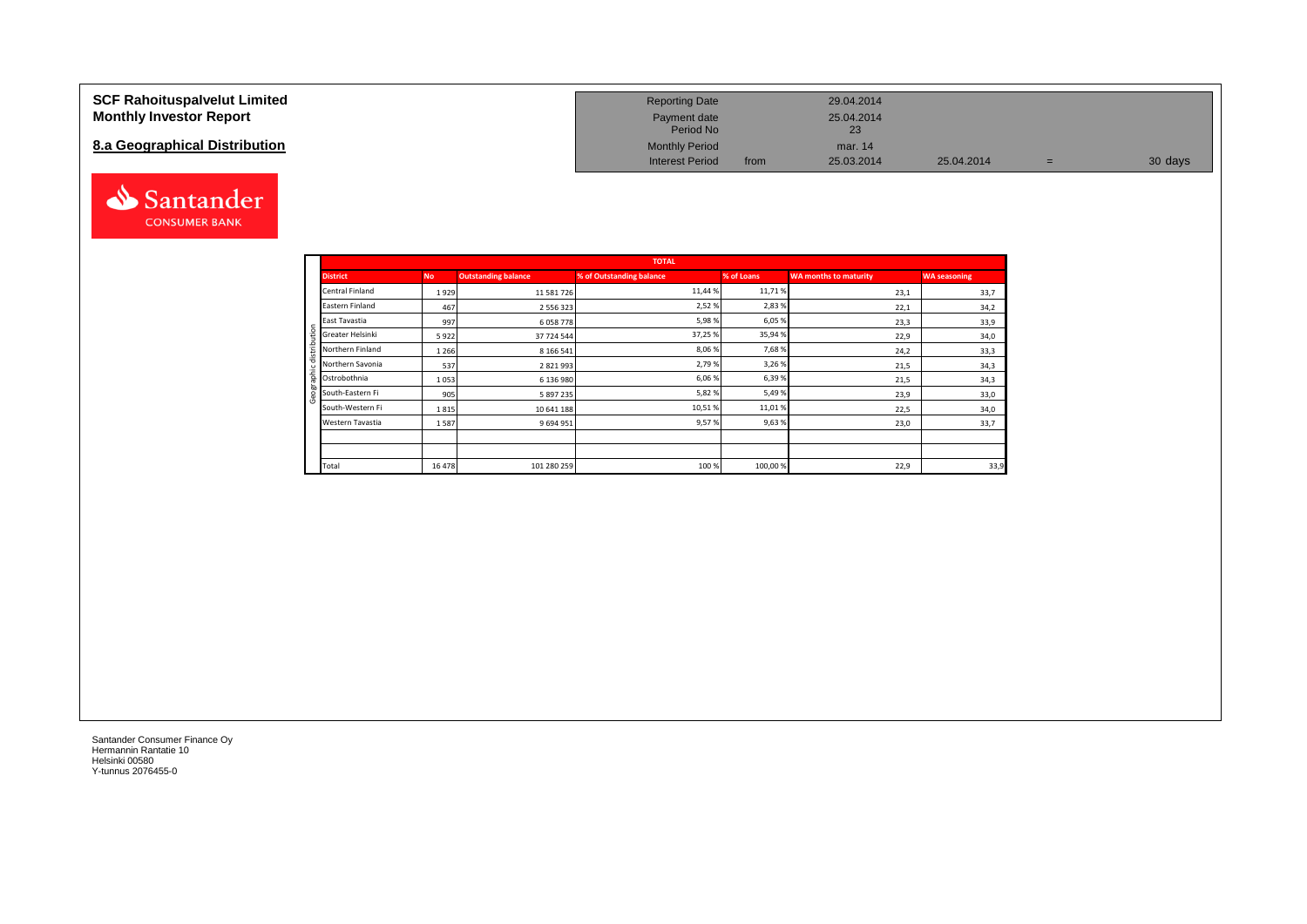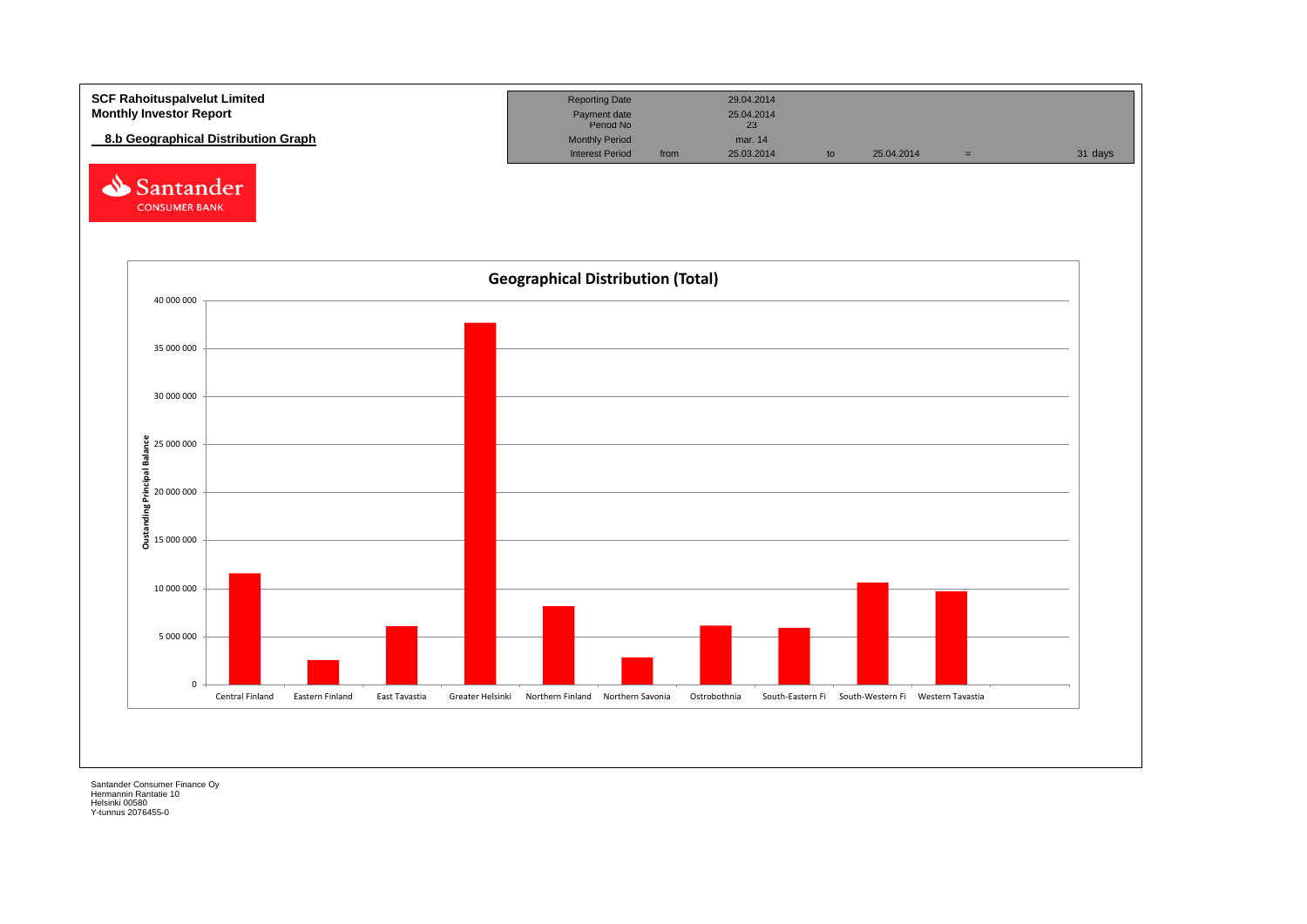### **SCF Rahoituspalvelut Limited Reporting Date 29.04.2014 Reporting Date 29.04.2014 Monthly Investor Report Payment date 25.04.2014 Payment date 25.04.2014** Payment date 25.04.2014<br>Period No 23 **9.a Interest Rate 14 Monthly Period** mar. 14<br> **14 Interest Period** from **15.03.2014 Interest Period** from **15.03.2014** Interest Period from 25.03.2014 to 25.04.2014 = 31 days



|              |            |         |           | <b>TOTAL</b>               |                                          |                              |                     |
|--------------|------------|---------|-----------|----------------------------|------------------------------------------|------------------------------|---------------------|
|              | Min $(>=)$ | Max (<) | <b>No</b> | <b>Outstanding balance</b> | % of total<br><b>Outstanding balance</b> | <b>WA months to maturity</b> | <b>WA seasoning</b> |
|              |            | 1%      | 895       | 3 3 8 5 0 4 5              | 3,34 %                                   | 10,2                         | 29,9                |
|              | 1 %        | 2 %     | 1568      | 6 0 6 6 7 0                | 5,99%                                    | 18,0                         | 34,1                |
|              | 2 %        | 4 %     | 3 1 3 6   | 21 140 054                 | 20,87%                                   | 22,6                         | 34,1                |
| distribution | 4 %        | 6 %     | 7732      | 53 739 106                 | 53,06%                                   | 24,1                         | 34,0                |
|              | 6 %        | 8%      | 3 1 3 4   | 16 883 604                 | 16,67%                                   | 23,7                         | 33,9                |
|              | 8%         | 10%     | 13        | 65 780                     | 0,06%                                    | 23,9                         | 32,4                |
| Interest     | 10%        | 12%     |           |                            |                                          |                              |                     |
|              | 12%        | 14 %    |           |                            |                                          |                              |                     |
|              | 14 %       | 16%     |           |                            |                                          |                              |                     |
|              | 16%        | 18%     |           |                            |                                          |                              |                     |
|              |            |         |           |                            |                                          |                              |                     |
|              | Total      |         | 16 478    | 101 280 259                | 100 %                                    | 22,9                         | 33,9                |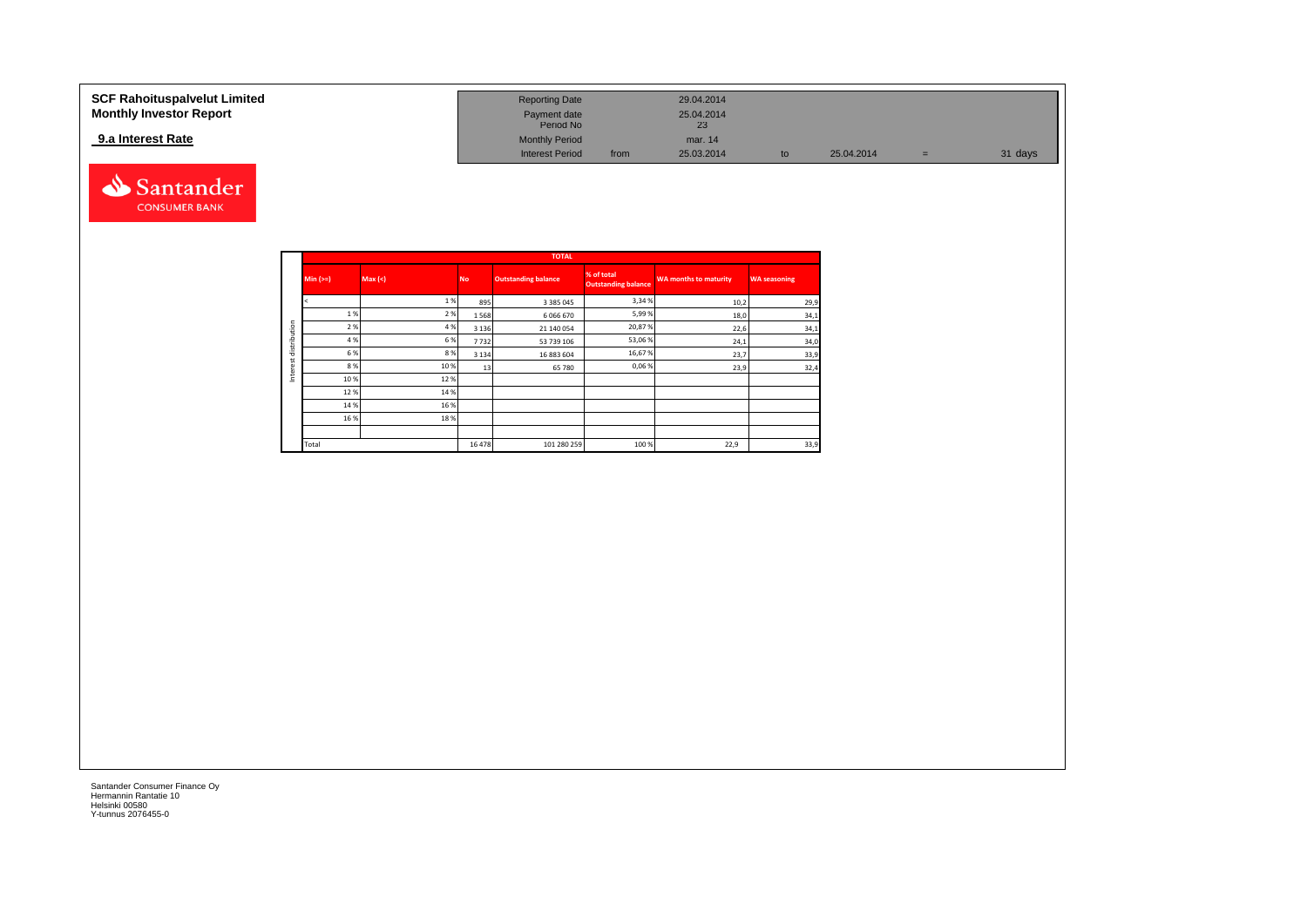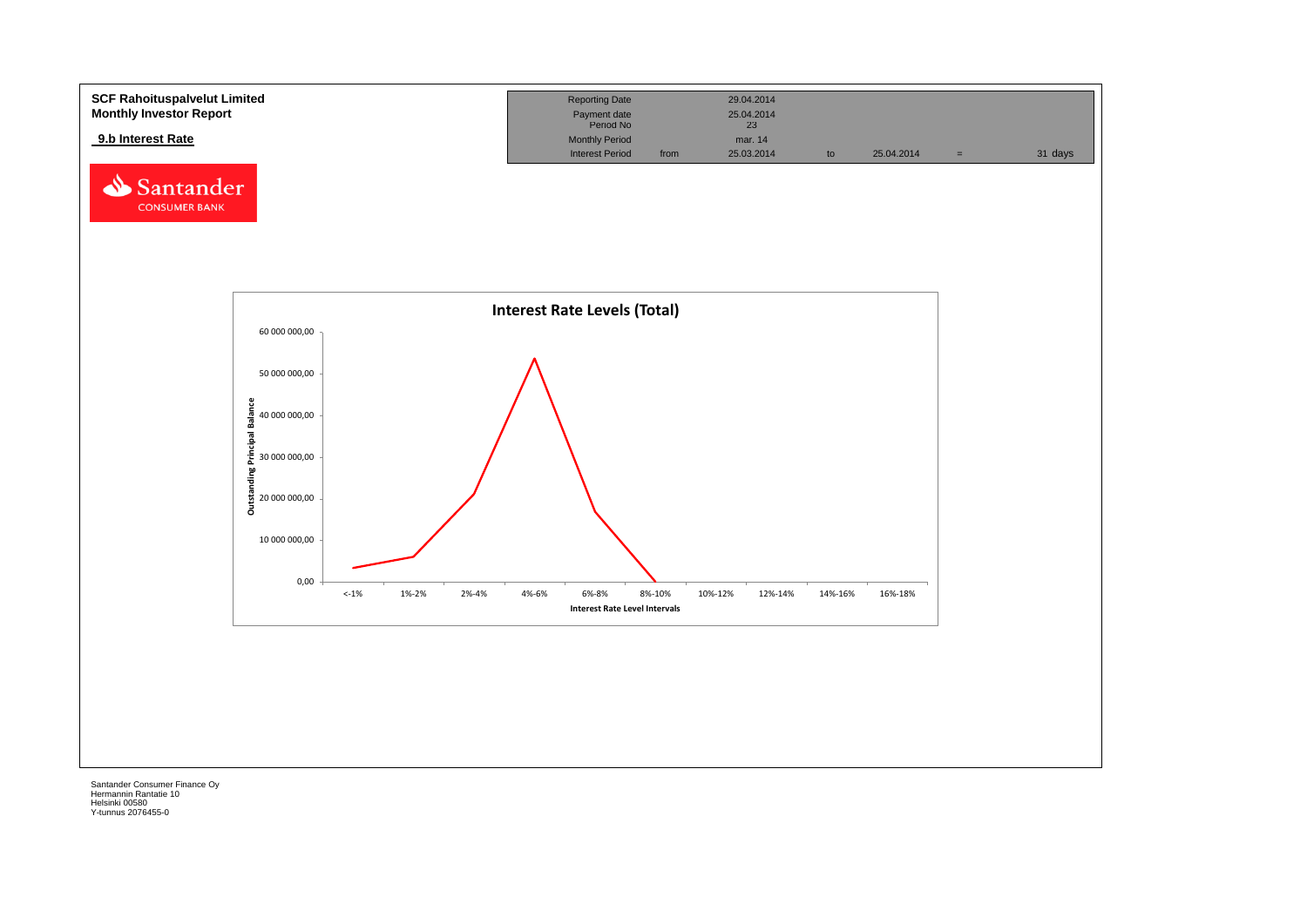| <b>SCF Rahoituspalvelut Limited</b> | <b>Reporting Date</b>     |      | 29.04.2014       |    |            |     |         |
|-------------------------------------|---------------------------|------|------------------|----|------------|-----|---------|
| <b>Monthly Investor Report</b>      | Payment date<br>Period No |      | 25.04.2014<br>23 |    |            |     |         |
| 10.a Remaining Terms                | <b>Monthly Period</b>     |      | mar. 14          |    |            |     |         |
|                                     | <b>Interest Period</b>    | from | 25.03.2014       | to | 25.04.2014 | $=$ | 31 days |



|                     |            |            |           | <b>TOTAL</b>               |        |                              |                     |
|---------------------|------------|------------|-----------|----------------------------|--------|------------------------------|---------------------|
|                     | <b>Min</b> | <b>Max</b> | <b>No</b> | <b>Outstanding balance</b> | %      | <b>WA months to maturity</b> | <b>WA seasoning</b> |
|                     |            |            | 61        | 87 495                     | 0,09%  | 0,0                          | 42,9                |
|                     |            | 12         | 6059      | 16 562 008                 | 16,35% | 8,2                          | 39,4                |
|                     | 13         | 24         | 5485      | 33 772 391                 | 33,35% | 18,9                         | 37,4                |
|                     | 25         | 36         | 4839      | 50 376 804                 | 49,74% | 30,3                         | 29,7                |
| maturity            | 37         | 48         | 34        | 481 562                    | 0,48%  | 37,9                         | 25,6                |
|                     | 49         | 60         |           |                            |        |                              |                     |
| $\mathbf{c}$        | 61         | 72         |           |                            |        |                              |                     |
| Months <sup>-</sup> | 73         | 84         |           |                            |        |                              |                     |
|                     | 85         | 96         |           |                            |        |                              |                     |
|                     | 97         | 108        |           |                            |        |                              |                     |
|                     | 109        | 120        |           |                            |        |                              |                     |
|                     | 121 >      |            |           |                            |        |                              |                     |
|                     |            |            |           |                            |        |                              |                     |
|                     | Total      |            | 16 478    | 101 280 259                | 100%   | 22,9                         | 33,9                |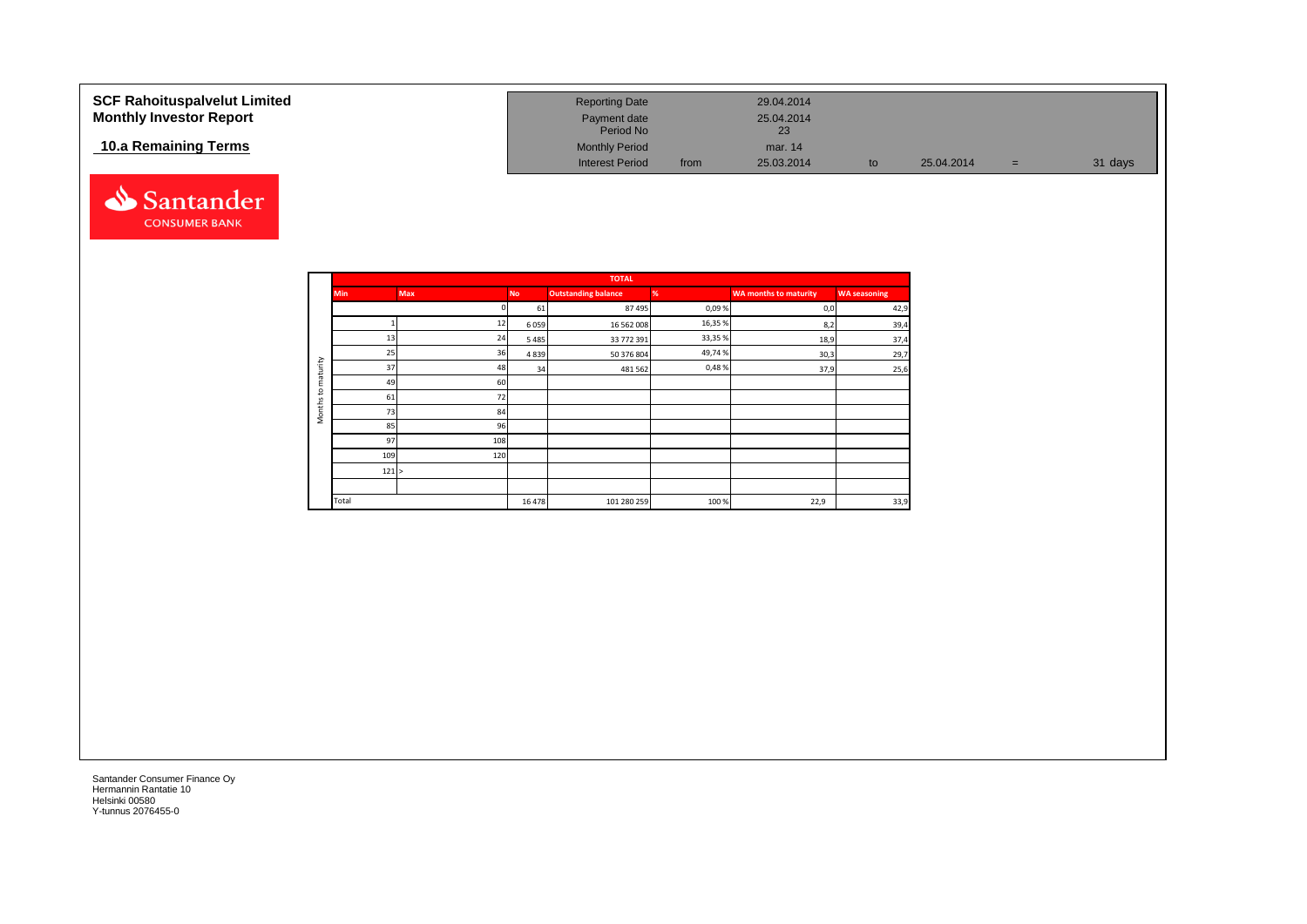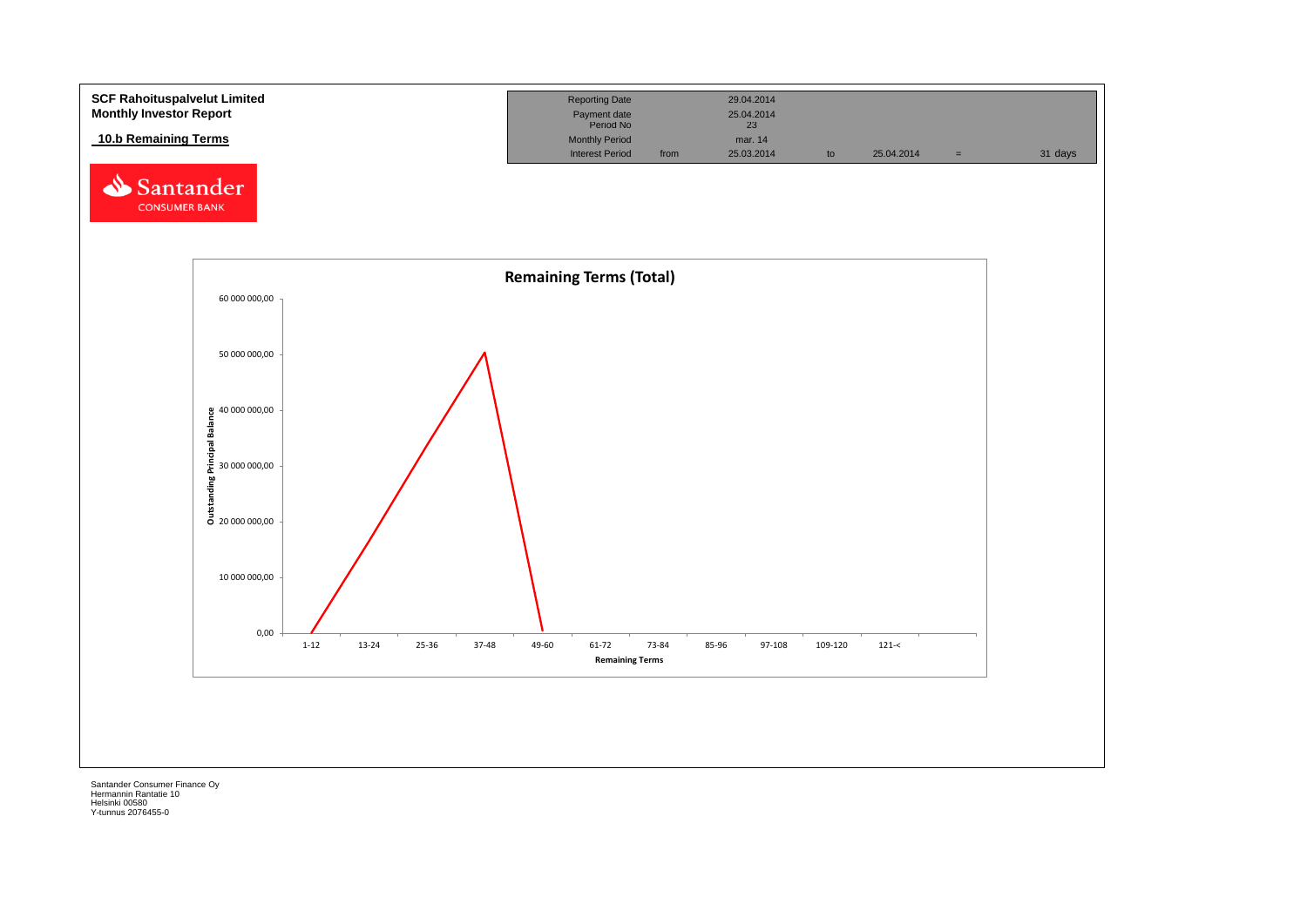| <b>SCF Rahoituspalvelut Limited</b><br><b>Monthly Investor Report</b> | <b>Reporting Date</b><br>Payment date<br>Period No |      | 29.04.2014<br>25.04.2014<br>23 |    |            |     |         |
|-----------------------------------------------------------------------|----------------------------------------------------|------|--------------------------------|----|------------|-----|---------|
| 11.a Seasoning                                                        | <b>Monthly Period</b>                              |      | mar. 14                        |    |            |     |         |
|                                                                       | <b>Interest Period</b>                             | from | 25.03.2014                     | to | 25.04.2014 | $=$ | 31 days |



Santander **CONSUMER BANK**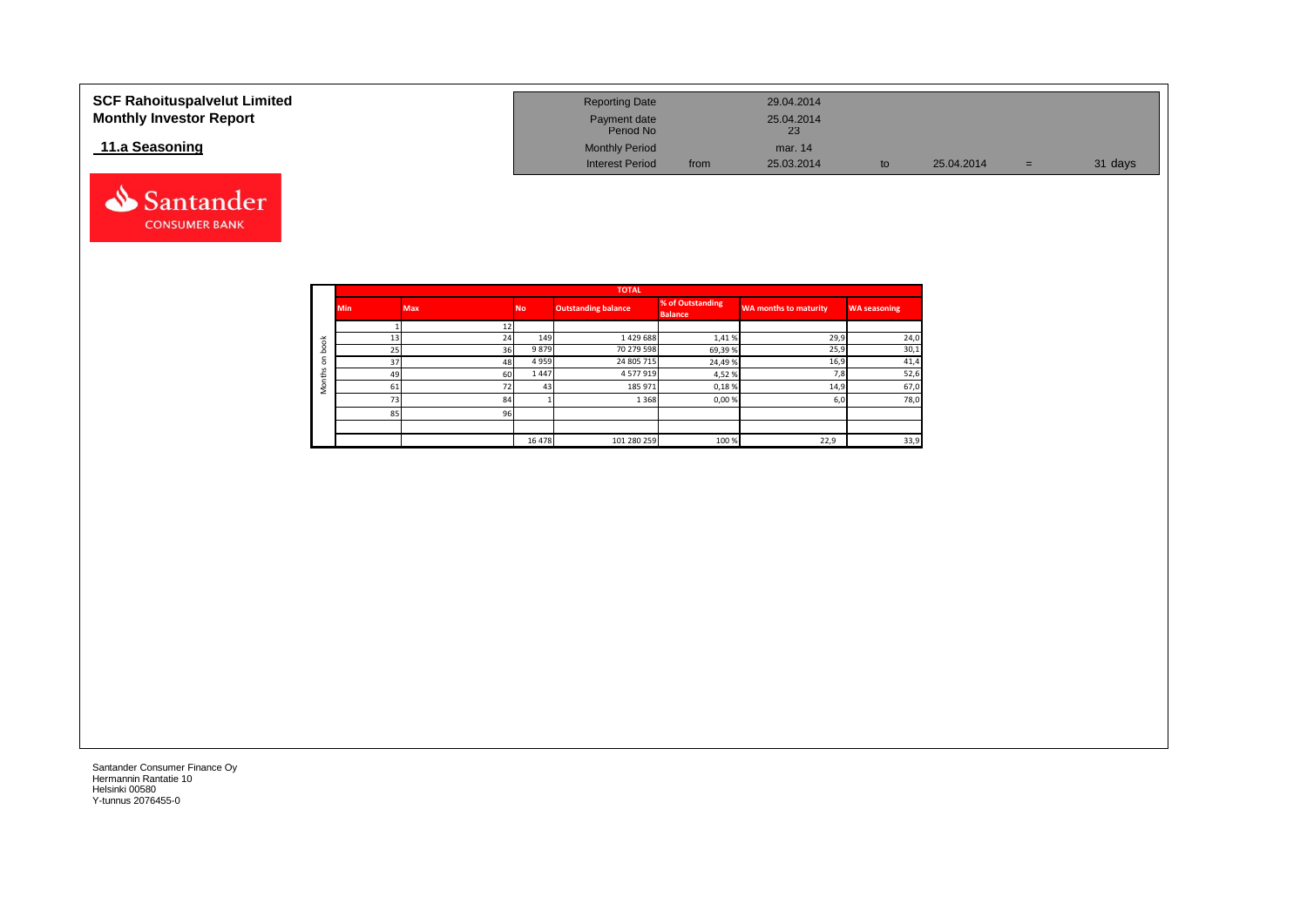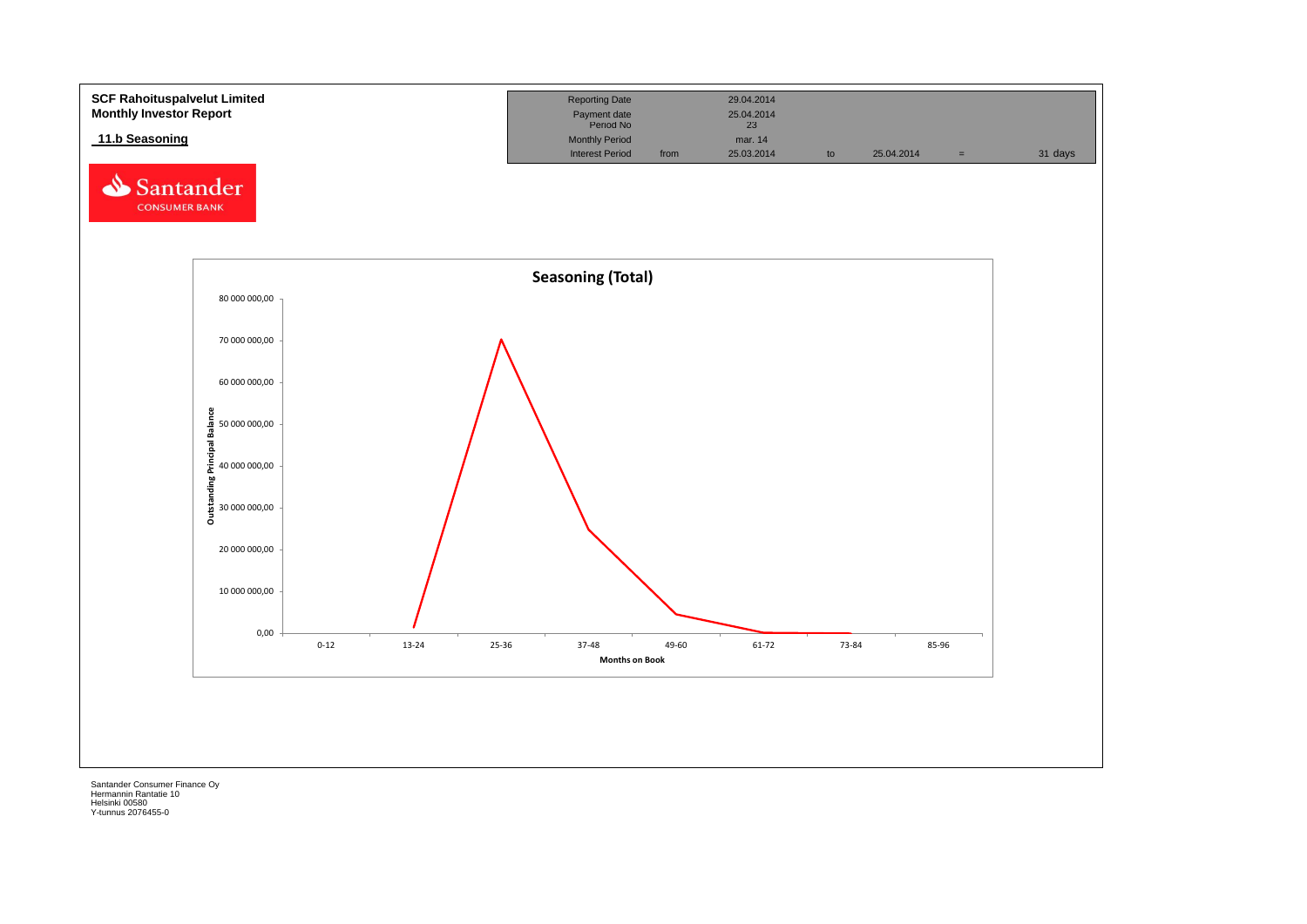| <b>SCF Rahoituspalvelut Limited</b><br><b>Monthly Investor Report</b> | <b>Reporting Date</b><br>Payment date<br>Period No |      | 29.04.2014<br>25.04.2014<br>23 |    |            |     |         |
|-----------------------------------------------------------------------|----------------------------------------------------|------|--------------------------------|----|------------|-----|---------|
| 13.a Balloon Ioans                                                    | <b>Monthly Period</b>                              |      | mar. 14                        |    |            |     |         |
|                                                                       | <b>Interest Period</b>                             | from | 25.03.2014                     | to | 25.04.2014 | $=$ | 31 days |

|               |            |        |                            | <b>TOTAL</b>                       |                       |                                    |                                    |      |
|---------------|------------|--------|----------------------------|------------------------------------|-----------------------|------------------------------------|------------------------------------|------|
| ৯ং<br>$\circ$ | <b>Min</b> | No     | <b>Outstanding balance</b> | % of Outstanding<br><b>Balance</b> | <b>Residual Value</b> | % of Outstanding<br><b>Balance</b> | WA months to maturity WA seasoning |      |
|               | Standard   | 13 399 | 63 727 031                 | 62,92%                             | 589                   | 0,00%                              | 22,3                               | 33,6 |
|               | Balloon    | 3079   | 37 553 228                 | 37,08%                             | 15 942 567            | 42.45%                             | 23,9                               | 34,4 |
|               |            |        |                            |                                    |                       |                                    |                                    |      |
|               | Total      | 16478  | 101 280 259                | 100 %                              | 15 943 156            | 42%                                | 22,9                               | 33,9 |

Santander **CONSUMER BANK**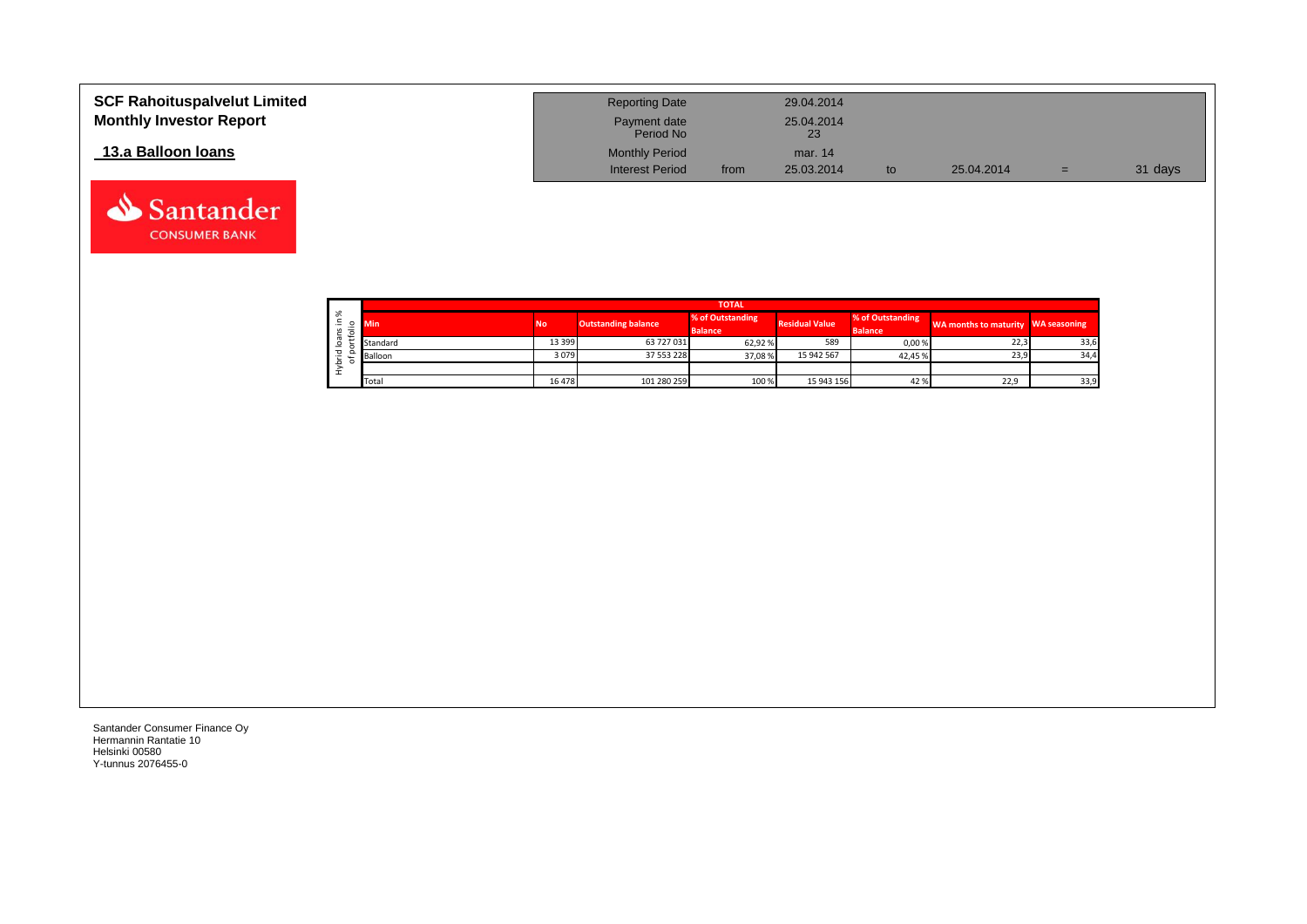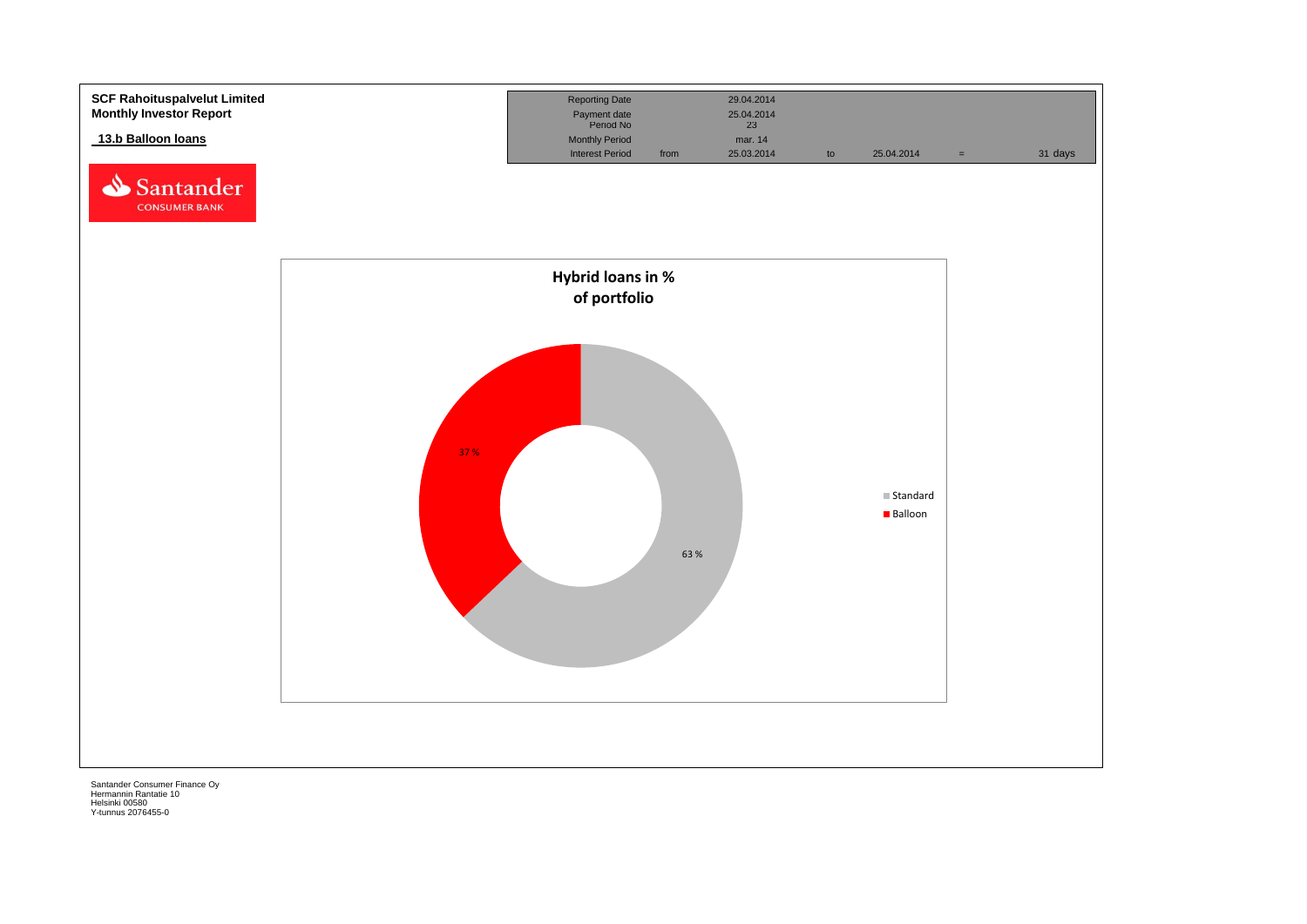| <b>SCF Rahoituspalvelut Limited</b> | <b>Reporting Date</b>     |      | 29.04.2014       |            |     |         |
|-------------------------------------|---------------------------|------|------------------|------------|-----|---------|
| <b>Monthly Investor Report</b>      | Payment date<br>Period No |      | 25.04.2014<br>23 |            |     |         |
| 14.a # loans per borrower           | <b>Monthly Period</b>     |      | mar. 14          |            |     |         |
|                                     | <b>Interest Period</b>    | from | 25.03.2014       | 25.04.2014 | $=$ | 31 days |



|        |                              | <b>TOTAL</b>                   |                            |       |
|--------|------------------------------|--------------------------------|----------------------------|-------|
|        | <b>Total number of loans</b> | <b>Total number of debtors</b> | <b>Outstanding balance</b> | %     |
|        |                              | 16 3 30                        | 99 903 280                 | 98,6% |
|        |                              | 68                             | 1 299 826                  | 1,3%  |
| rower  |                              |                                | 77 153                     | 0,1%  |
| bor    |                              |                                |                            |       |
| ē      |                              |                                |                            |       |
| loans  |                              |                                |                            |       |
| $\ast$ |                              |                                |                            |       |
|        |                              |                                |                            |       |
|        |                              |                                |                            |       |
|        |                              |                                |                            |       |
|        | Total                        | 16 40 2                        | 101 280 259                | 100 % |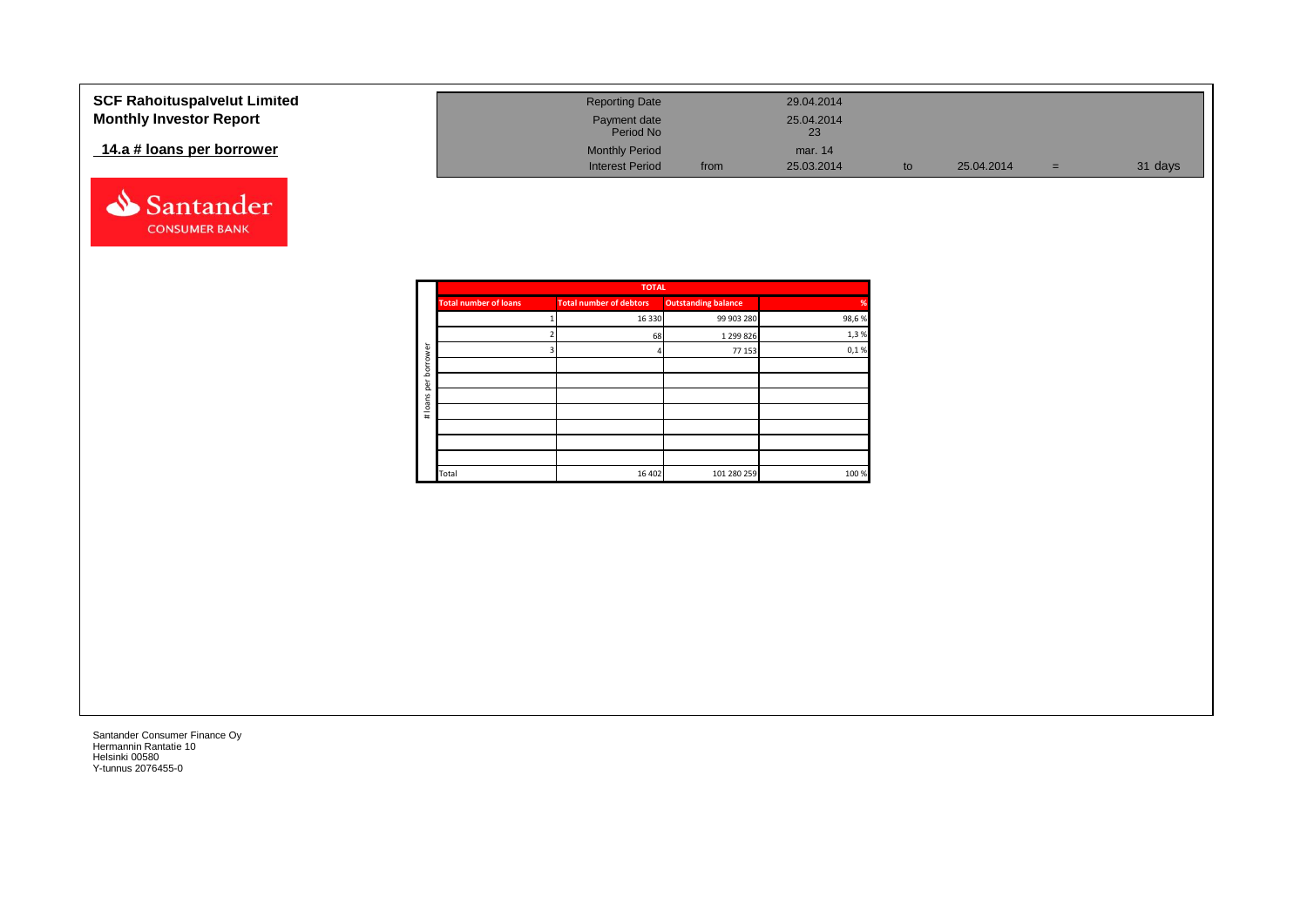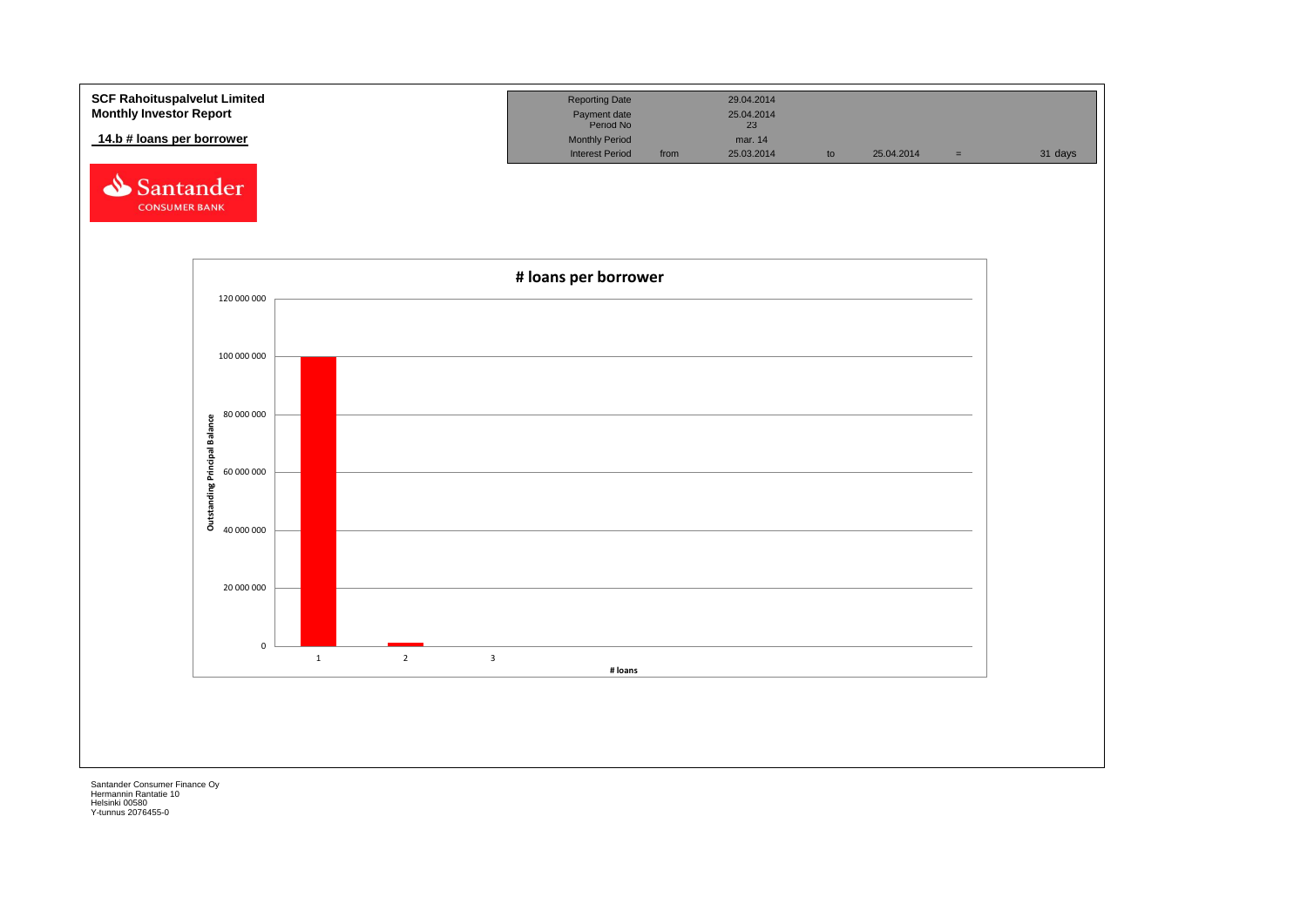| <b>SCF Rahoituspalvelut Limited</b> | <b>Reporting Date</b>     |      | 29.04.2014       |    |            |     |         |
|-------------------------------------|---------------------------|------|------------------|----|------------|-----|---------|
| <b>Monthly Investor Report</b>      | Payment date<br>Period No |      | 25.04.2014<br>23 |    |            |     |         |
| 15.a Amortization Profile           | <b>Monthly Period</b>     |      | mar. 14          |    |            |     |         |
|                                     | <b>Interest Period</b>    | from | 25.03.2014       | to | 25.04.2014 | $=$ | 31 days |

| <b>TOTAL</b>  |                        |                        |                     |                 |        |            |  |  |  |  |  |
|---------------|------------------------|------------------------|---------------------|-----------------|--------|------------|--|--|--|--|--|
| <b>Period</b> | <b>Opening Balance</b> | <b>Closing Balance</b> | <b>Amortization</b> | <b>Interest</b> | Yield  | Percentage |  |  |  |  |  |
|               |                        |                        |                     |                 |        |            |  |  |  |  |  |
|               | 101 280 259            | 96 264 423             | 5 0 1 5 8 3 7       | 410 263         | 2,46 % | 7,42 %     |  |  |  |  |  |
|               | 96 264 423             | 91 502 817             | 4761606             | 391 661         | 2,47%  | 7,05 %     |  |  |  |  |  |
|               | 91 502 817             | 86 640 221             | 4 862 596           | 373 723         | 2,48%  | 6,67%      |  |  |  |  |  |
|               | 86 640 221             | 81 987 100             | 4 6 5 3 1 2 1       | 355 386         | 2,49%  | 6,32%      |  |  |  |  |  |
|               | 81 987 100             | 77 511 127             | 4 4 7 5 9 7 3       | 337829          | 2,51%  | 5,97%      |  |  |  |  |  |
|               | 77 511 127             | 73 060 193             | 4450934             | 320 594         | 2,51%  | 5,63%      |  |  |  |  |  |
|               | 73 060 193             | 68 880 881             | 4 179 313           | 303 691         | 2,53%  | 5,31%      |  |  |  |  |  |
|               | 68 880 881             | 64 691 940             | 4 188 941           | 287 569         | 2,54%  | 4,98%      |  |  |  |  |  |
|               | 64 691 940             | 60 765 485             | 3 926 455           | 271 208         | 2,55 % | 4,68%      |  |  |  |  |  |
| 10            | 60 765 485             | 56 814 953             | 3 950 532           | 255 716         | 2,56%  | 4,38%      |  |  |  |  |  |
| 11            | 56 814 953             | 53 005 921             | 3 809 032           | 240 282         | 2,57%  | 4,08%      |  |  |  |  |  |
| 12            | 53 005 921             | 49 496 581             | 3 509 340           | 225 133         | 2,58%  | 3,81%      |  |  |  |  |  |
| 13            | 49 496 581             | 46 111 495             | 3 385 086           | 210 703         | 2,59%  | 3,55 %     |  |  |  |  |  |
| 14            | 46 111 495             | 42 821 004             | 3 290 491           | 196 677         | 2,59%  | 3,30%      |  |  |  |  |  |
| 15            | 42 821 004             | 39 682 146             | 3 138 858           | 182 962         | 2,60%  | 3,06 %     |  |  |  |  |  |
| 16            | 39 682 146             | 36 707 625             | 2974521             | 169 826         | 2,60%  | 2,83 %     |  |  |  |  |  |
| 17            | 36 707 625             | 33 699 701             | 3 007 924           | 157085          | 2,60%  | 2,60 %     |  |  |  |  |  |
| 18            | 33 699 701             | 30 969 208             | 2 730 493           | 144 229         | 2,60%  | 2,39 %     |  |  |  |  |  |
| 19            | 30 969 208             | 28 352 672             | 2 6 1 6 5 3 7       | 132 550         | 2,60%  | 2,18%      |  |  |  |  |  |
| 20            | 28 352 672             | 25 933 637             | 2 419 035           | 121 342         | 2,60%  | 2,00 %     |  |  |  |  |  |

Santander **CONSUMER BANK**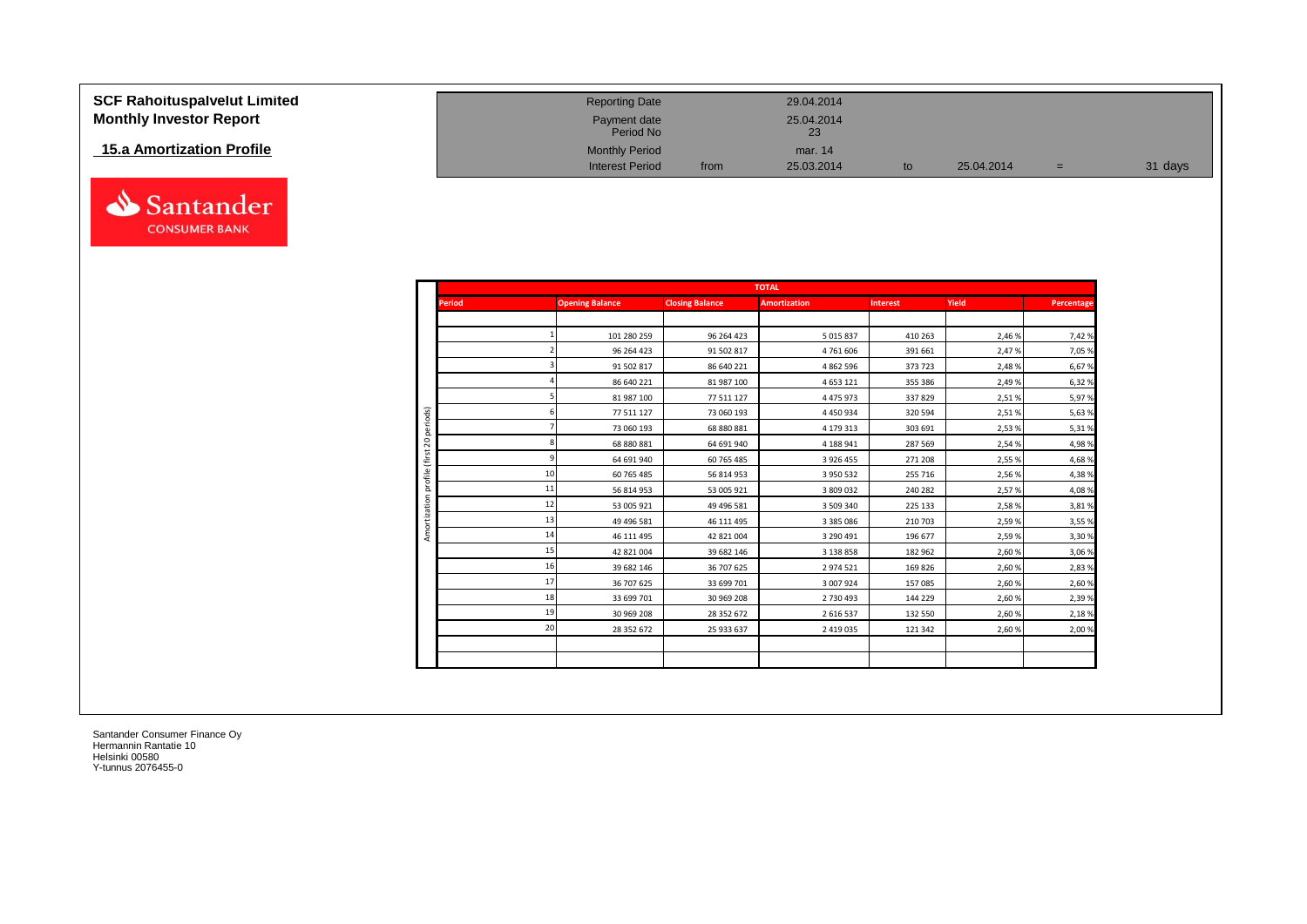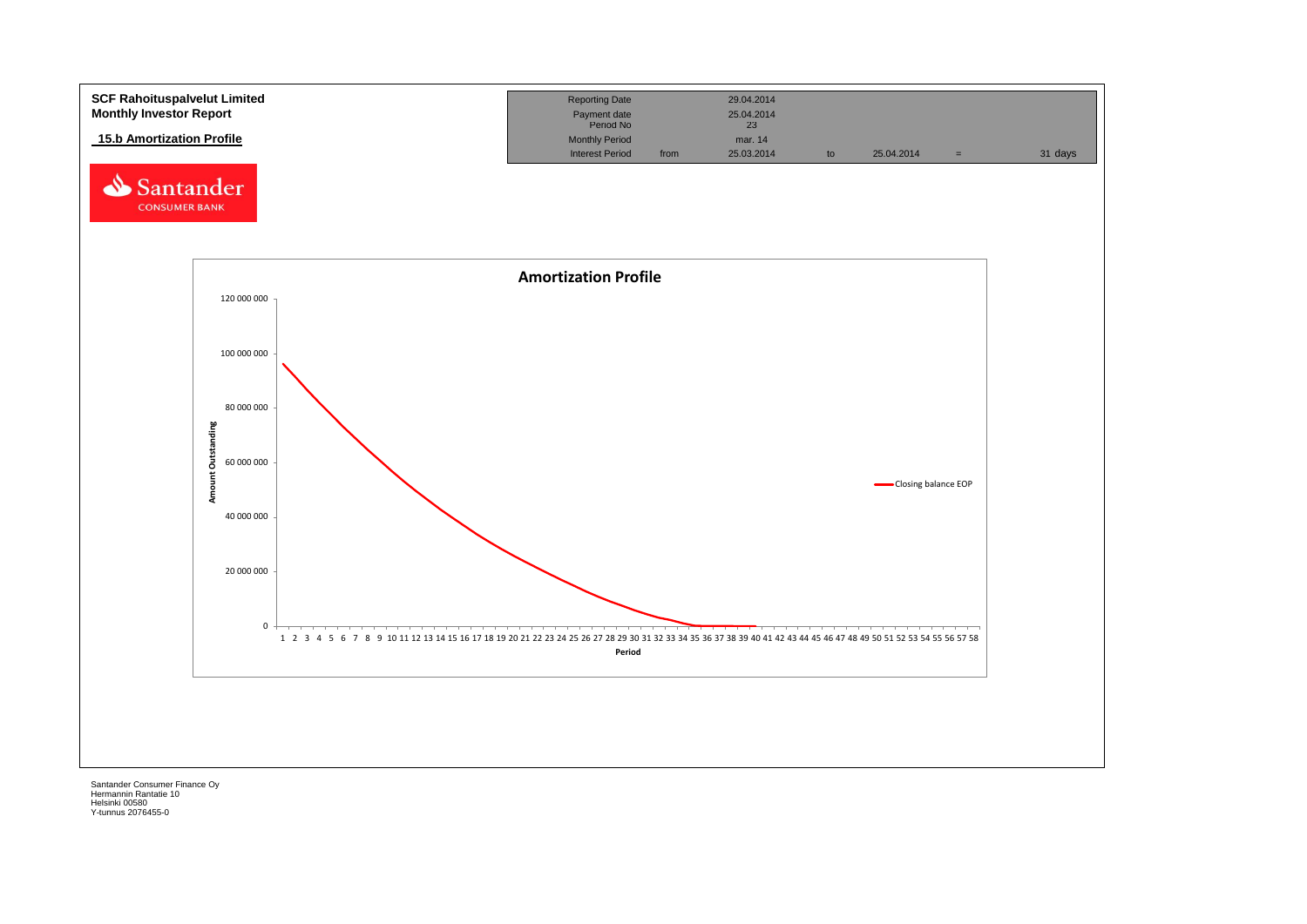| <b>SCF Rahoituspalvelut Limited</b><br><b>Monthly Investor Report</b> |                |                    |            | <b>Reporting Date</b><br>Payment date |                        | 29.04.2014<br>25.04.2014 |    |            |     |         |
|-----------------------------------------------------------------------|----------------|--------------------|------------|---------------------------------------|------------------------|--------------------------|----|------------|-----|---------|
|                                                                       |                |                    |            | Period No                             |                        | 23                       |    |            |     |         |
| 16.a Payment Holidays                                                 |                |                    |            | <b>Monthly Period</b>                 |                        | mar. 14                  |    |            |     |         |
|                                                                       |                |                    |            | <b>Interest Period</b>                | from                   | 25.03.2014               | to | 25.04.2014 | $=$ | 31 days |
| Santander<br><b>CONSUMER BANK</b>                                     |                |                    |            |                                       |                        |                          |    |            |     |         |
|                                                                       |                |                    |            | <b>TOTAL</b>                          |                        |                          |    |            |     |         |
|                                                                       |                | Period             | <b>No</b>  | <b>Number of periods granted</b>      | <b>Sum of Payments</b> | <b>Closing Balance</b>   |    |            |     |         |
|                                                                       |                | 201 205            | 107        | 146                                   | 40 046                 | 1 3 1 2 2 0 4            |    |            |     |         |
|                                                                       |                | 201 206            | 156        | 231                                   | 62 022                 | 1 640 79                 |    |            |     |         |
|                                                                       |                | 201 207            | 159        | 237                                   | 71 630                 | 2 0 3 2 6 8              |    |            |     |         |
|                                                                       |                | 201 208            | 133        | 183                                   | 51859                  | 1 566 704                |    |            |     |         |
|                                                                       |                | 201 209            | 109        | 156                                   | 43 917                 | 1 085 190                |    |            |     |         |
|                                                                       |                | 201 210            | 89         | 138                                   | 38 653                 | 998 306                  |    |            |     |         |
|                                                                       |                | 201 211            | 88         | 132                                   | 34 697                 | 933 247                  |    |            |     |         |
|                                                                       |                | 201 212            | 143        | 183                                   | 47 263                 | 1 3 6 4 7 4 3            |    |            |     |         |
|                                                                       |                | 201 301            | 116        | 167                                   | 56 307                 | 1 256 432                |    |            |     |         |
|                                                                       |                | 201 302            | 122        | 175                                   | 49 4 84                | 1 307 946                |    |            |     |         |
|                                                                       |                | 201 303            | 123        | 166                                   | 48 650                 | 1 409 025                |    |            |     |         |
|                                                                       | Paymet Holiday | 201 304            | 85         | 117                                   | 31782                  | 770 640                  |    |            |     |         |
|                                                                       |                | 201 305<br>201 306 | 84         | 116<br>142                            | 32 120                 | 757 900<br>1 040 46      |    |            |     |         |
|                                                                       |                | 201 307            | 101<br>126 | 164                                   | 43 497<br>46 698       | 1 241 172                |    |            |     |         |
|                                                                       |                | 201 308            | 104        | 140                                   | 44 253                 | 1 090 321                |    |            |     |         |
|                                                                       |                | 201 309            | 56         | 73                                    | 19 9 35                | 466 112                  |    |            |     |         |
|                                                                       |                | 201 310            | 43         | 59                                    | 17550                  | 359 981                  |    |            |     |         |
|                                                                       |                | 201 311            | 57         | 85                                    | 25 201                 | 502 891                  |    |            |     |         |
|                                                                       |                | 201312             | 81         | 96                                    | 27827                  | 627 296                  |    |            |     |         |
|                                                                       |                | 201 401            | 71         | 106                                   | 33 889                 | 648 914                  |    |            |     |         |
|                                                                       |                | 201 402            | 71         | 100                                   | 30 442                 | 675 522                  |    |            |     |         |
|                                                                       |                | 201 403            | 61         | 83                                    | 27 195                 | 434 777                  |    |            |     |         |
|                                                                       |                |                    |            |                                       |                        |                          |    |            |     |         |
|                                                                       |                |                    | 2 2 8 5    | 3 1 9 5                               | 924 919                | 23 523 261               |    |            |     |         |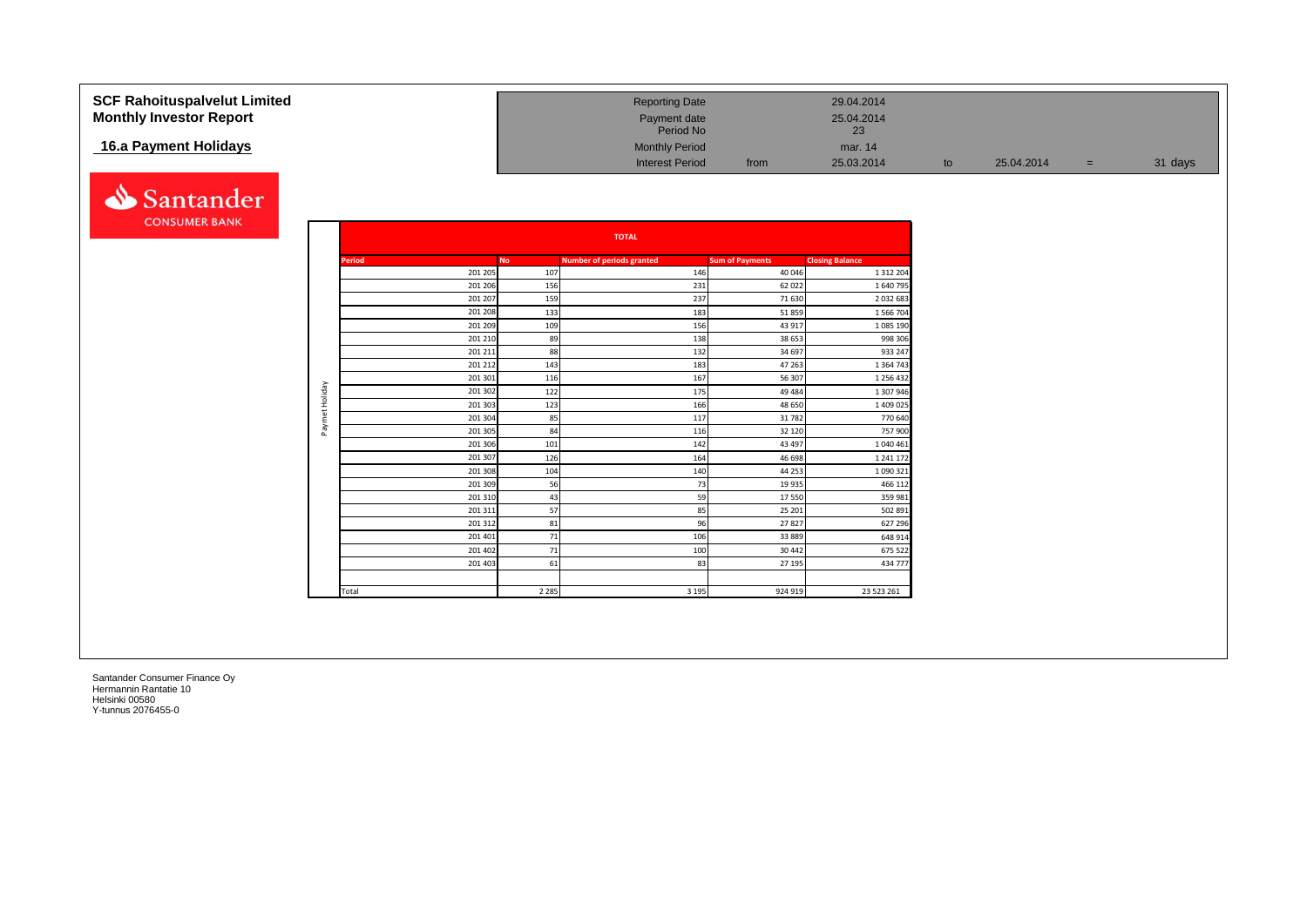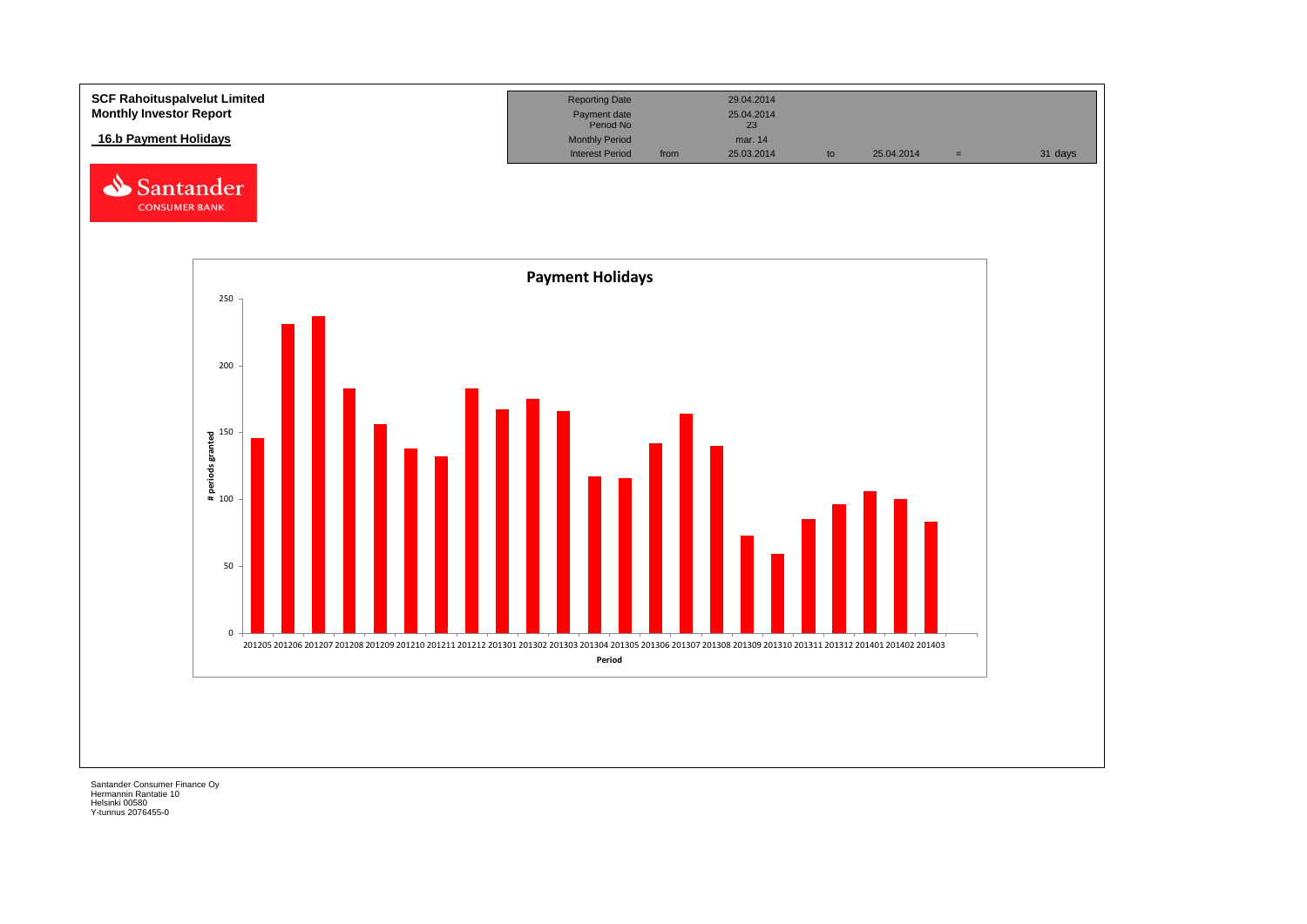| <b>SCF Rahoituspalvelut Limited</b><br><b>Monthly Investor Report</b> |              |                    |              | <b>Reporting Date</b><br>Payment date |      | 29.04.2014<br>25.04.2014 |    |            |     |         |
|-----------------------------------------------------------------------|--------------|--------------------|--------------|---------------------------------------|------|--------------------------|----|------------|-----|---------|
| 17.a Restructured Loans                                               |              |                    |              | Period No<br><b>Monthly Period</b>    |      | 23<br>mar. 14            |    |            |     |         |
| Santander<br><b>CONSUMER BANK</b>                                     |              |                    | <b>TOTAL</b> | <b>Interest Period</b>                | from | 25.03.2014               | to | 25.04.2014 | $=$ | 31 days |
|                                                                       |              | Period             | <b>No</b>    | <b>Outstanding Balance</b>            |      |                          |    |            |     |         |
|                                                                       |              | 2012 05            |              |                                       |      |                          |    |            |     |         |
|                                                                       |              | 2012 06            |              |                                       |      |                          |    |            |     |         |
|                                                                       |              | 2012 07            |              |                                       |      |                          |    |            |     |         |
|                                                                       |              | 2012 08            |              |                                       |      |                          |    |            |     |         |
|                                                                       |              | 2012 09<br>2012 10 |              |                                       |      |                          |    |            |     |         |
|                                                                       |              | 2012 11            |              |                                       |      |                          |    |            |     |         |
|                                                                       |              | 2012 12            |              |                                       |      |                          |    |            |     |         |
|                                                                       |              | 2013 01            |              |                                       |      |                          |    |            |     |         |
|                                                                       |              | 2013 02            |              |                                       |      |                          |    |            |     |         |
|                                                                       | Restructured | 2013 03<br>2013 04 |              |                                       |      |                          |    |            |     |         |
|                                                                       |              | 2013 05            |              |                                       |      |                          |    |            |     |         |
|                                                                       |              | 2013 06            |              |                                       |      |                          |    |            |     |         |
|                                                                       |              | 2013 07            |              |                                       |      |                          |    |            |     |         |
|                                                                       |              | 2013 08            |              |                                       |      |                          |    |            |     |         |
|                                                                       |              | 201309<br>2013 10  |              | 14 6 27<br>-1                         |      |                          |    |            |     |         |
|                                                                       |              | 2013 11            |              |                                       |      |                          |    |            |     |         |
|                                                                       |              | 2013 12            |              |                                       |      |                          |    |            |     |         |
|                                                                       |              | 2014 01            |              |                                       |      |                          |    |            |     |         |
|                                                                       |              | 2014 02            |              | 21 3 92                               |      |                          |    |            |     |         |
|                                                                       |              | 2014 03            |              |                                       |      |                          |    |            |     |         |
|                                                                       |              | Total              |              | 36 0 19<br>$\overline{2}$             |      |                          |    |            |     |         |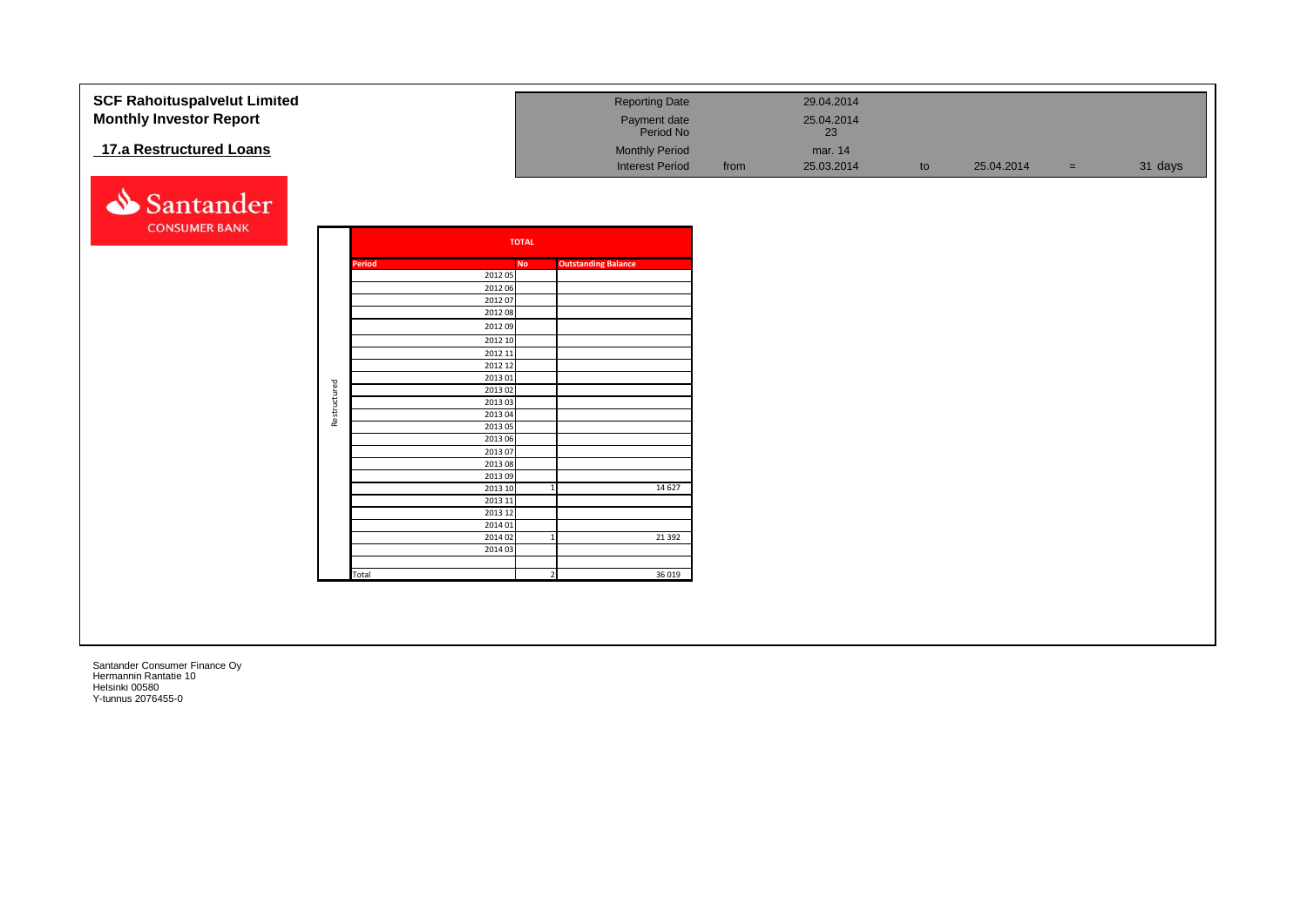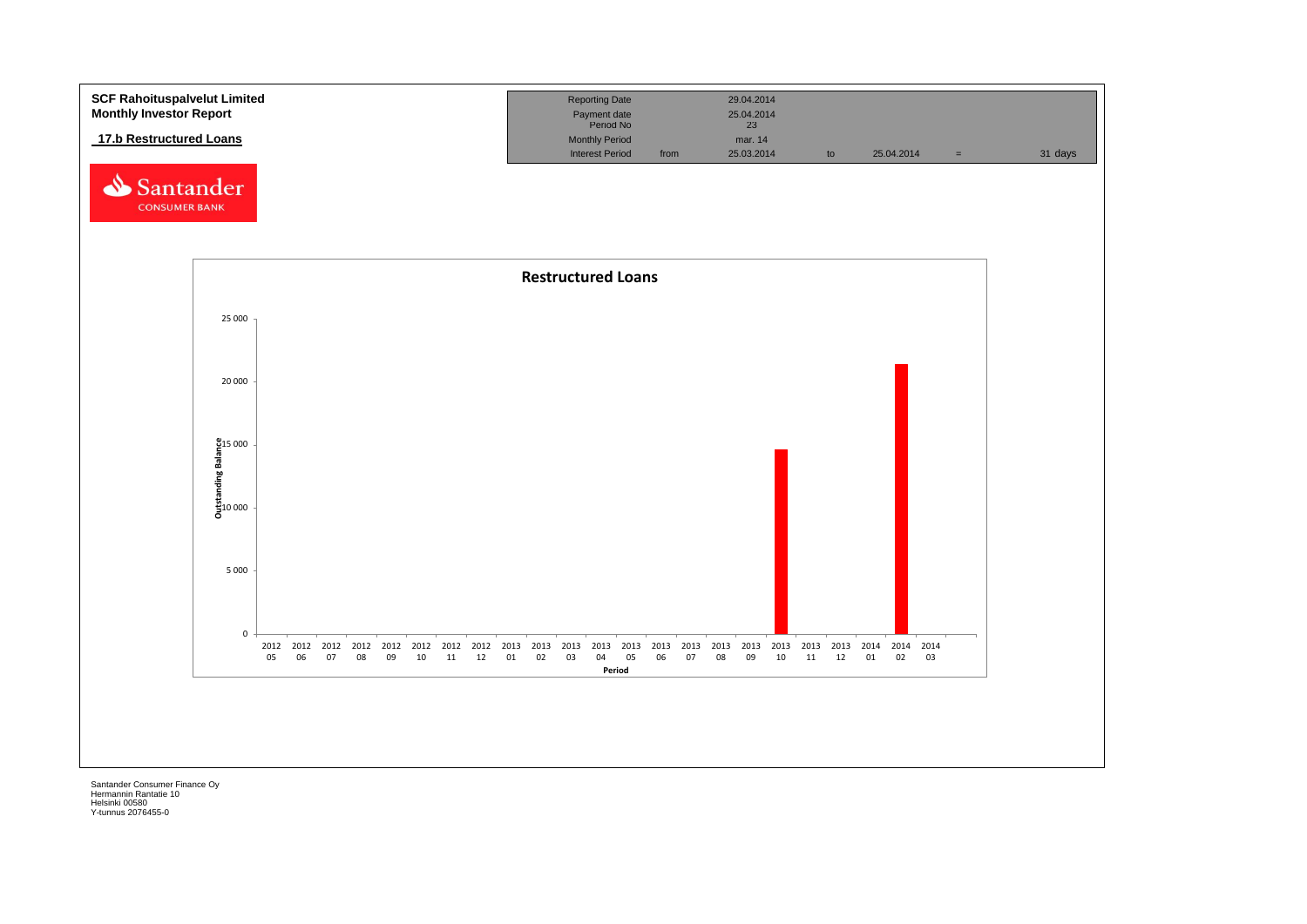| <b>SCF Rahoituspalvelut Limited</b> | <b>Reporting Date</b>     |      | 29.04.2014       |    |            |     |         |
|-------------------------------------|---------------------------|------|------------------|----|------------|-----|---------|
| <b>Monthly Investor Report</b>      | Payment date<br>Period No |      | 25.04.2014<br>23 |    |            |     |         |
| 18. Defaults, recoveries and loss   | <b>Monthly Period</b>     |      | mar. 14          |    |            |     |         |
|                                     | <b>Interest Period</b>    | from | 25.03.2014       | to | 25.04.2014 | $=$ | 31 days |



|                        |                | <b>Recovery</b> |                   |                   |         |                   |                   |             |                   |                   |         |                   |                   |         |  |
|------------------------|----------------|-----------------|-------------------|-------------------|---------|-------------------|-------------------|-------------|-------------------|-------------------|---------|-------------------|-------------------|---------|--|
|                        |                | Quarter         |                   | 20123             |         |                   | 20124             |             |                   | 20131             |         | 20132             |                   |         |  |
| <b>Default Quarter</b> | <b>Default</b> | No Of Loans     |                   | Cum.              |         |                   | Cum.              |             |                   | Cum.              |         |                   | Cum.              |         |  |
|                        | Amount         |                 | <b>Recoveries</b> | <b>Recoveries</b> | Loss    | <b>Recoveries</b> | <b>Recoveries</b> | <b>Loss</b> | <b>Recovories</b> | <b>Recoveries</b> | Loss    | <b>Recovories</b> | <b>Recoveries</b> | Loss    |  |
| 20123                  | 262 036        | 23              |                   |                   | 262 036 | 120 305           | 120 305           | 141 731     | 57 157            | 177 462           | 84 574  | 1 2 2 2           | 178 684           | 83 352  |  |
| 20124                  | 669 041        |                 |                   |                   |         | 270 399           | 270 399           | 398 642     | 147 531           | 417 930           | 251 111 | 30 586            | 448 516           | 220 525 |  |
| 20131                  | 449726         |                 |                   |                   |         |                   |                   |             | 209 334           | 209 334           | 240 392 | 94 544            | 303 878           | 145 848 |  |
| 20132                  | 518760         |                 |                   |                   |         |                   |                   |             |                   |                   |         | 150 050           | 150 050           | 368 710 |  |
| 20133                  | 455 184        |                 |                   |                   |         |                   |                   |             |                   |                   |         |                   |                   |         |  |
| 20134                  | 358 911        |                 |                   |                   |         |                   |                   |             |                   |                   |         |                   |                   |         |  |
| 2014 1                 | 319 666        |                 |                   |                   |         |                   |                   |             |                   |                   |         |                   |                   |         |  |

|                        |                          | <b>Recovery</b><br>Quarter |                   | 20133                     |             |                   | 20134                     |         | 2014 1            |                                  |             |  |  |
|------------------------|--------------------------|----------------------------|-------------------|---------------------------|-------------|-------------------|---------------------------|---------|-------------------|----------------------------------|-------------|--|--|
| <b>Default Quarter</b> | <b>Default</b>           | No Of Loans                | <b>Recovories</b> | Cum.<br><b>Recoveries</b> | <b>Loss</b> | <b>Recovories</b> | Cum.<br><b>Recoveries</b> | Loss    | <b>Recovories</b> | <b>Cum.Recovor</b><br><b>ies</b> | <b>Loss</b> |  |  |
| 20123                  | <b>Amount</b><br>262 036 | 23                         | 1 313             | 179 997                   | 82 039      | 3681              | 183 678                   | 78 358  | 2058              | 185 736                          | 76 300      |  |  |
| 20124                  | 669 041                  | 51                         | 5 2 9 7           | 453 812                   | 215 229     | 102 279           | 556 091                   | 112 950 | 1597              | 557 687                          | 111 353     |  |  |
| 20131                  | 449726                   | 54                         | 3822              | 307 700                   | 142 026     | 12 941            | 320 640                   | 129 086 | 10 313            | 330 953                          | 118 773     |  |  |
| 2013 2                 | 518760                   | 47                         | 20 083            | 170 133                   | 348 627     | 61 047            | 231 180                   | 287 580 | 4 0 4 9           | 235 230                          | 283 530     |  |  |
| 20133                  | 455 184                  | 58                         | 104 953           | 104 953                   | 350 230     | 123 100           | 228 053                   | 227 131 | 15 4 4 7          | 243 500                          | 211 684     |  |  |
| 20134                  | 358 911                  | 51                         |                   |                           |             | 132 694           | 132 694                   | 226 217 | 84 730            | 217 424                          | 141 487     |  |  |
| 2014 1                 | 319 666                  | 51                         |                   |                           |             |                   |                           |         | 156 346           | 156 346                          | 163 321     |  |  |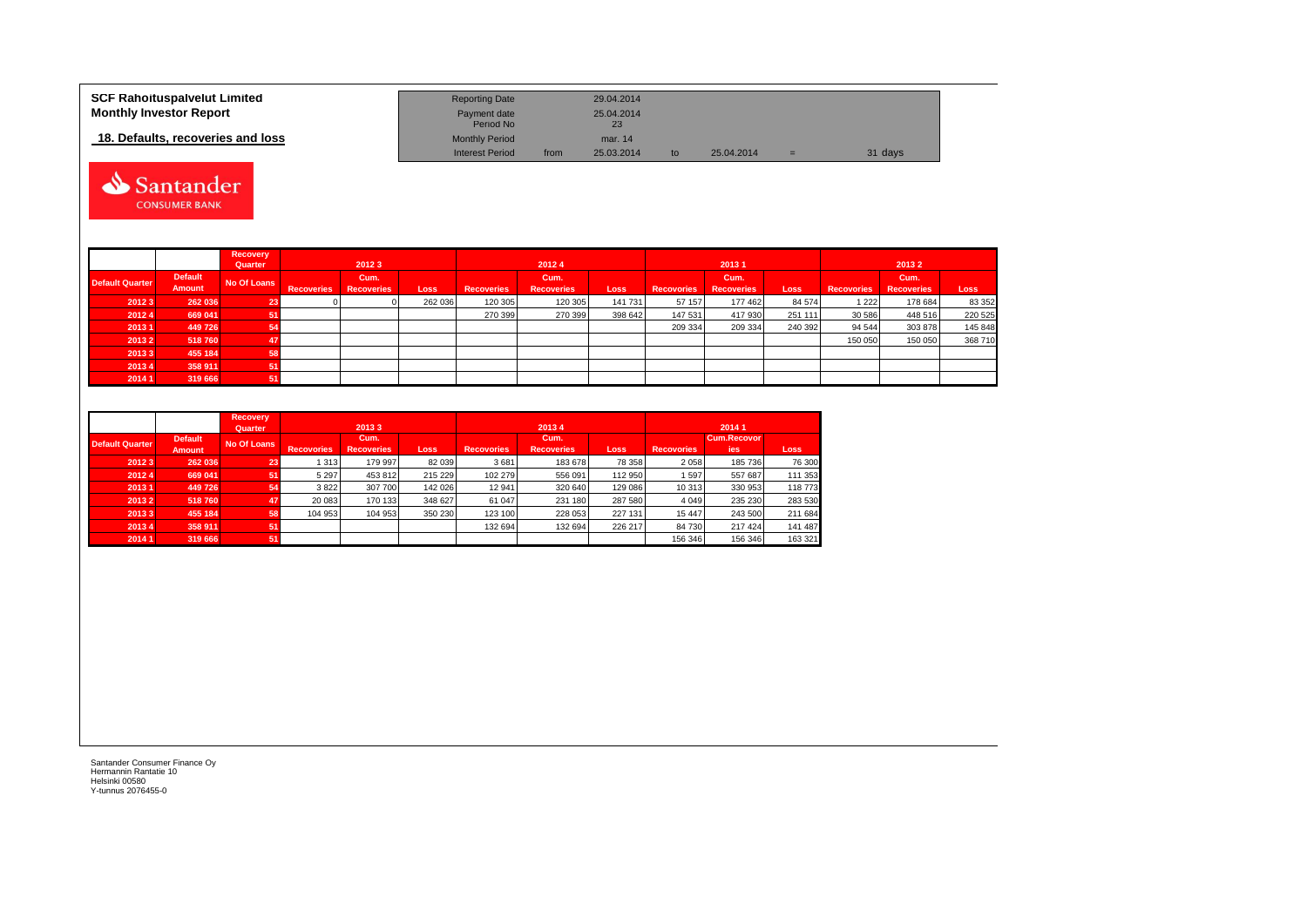| <b>SCF Rahoituspalvelut Limited</b><br><b>Monthly Investor Report</b>                                                                                                                                                                                                |                                           | <b>Reporting Date</b><br>Payment date                                                          | 29.04.2014<br>25.04.2014 |    |            |     |         |
|----------------------------------------------------------------------------------------------------------------------------------------------------------------------------------------------------------------------------------------------------------------------|-------------------------------------------|------------------------------------------------------------------------------------------------|--------------------------|----|------------|-----|---------|
|                                                                                                                                                                                                                                                                      |                                           | Period No                                                                                      | 23                       |    |            |     |         |
| 19. Priority of Payments                                                                                                                                                                                                                                             |                                           | <b>Monthly Period</b>                                                                          | mar. 14                  |    |            |     |         |
| N<br>Santander<br><b>CONSUMER BANK</b>                                                                                                                                                                                                                               |                                           | <b>Interest Period</b><br>from                                                                 | 25.03.2014               | to | 25.04.2014 | $=$ | 31 days |
| <b>Purchaser Priority of Payments</b>                                                                                                                                                                                                                                |                                           |                                                                                                |                          |    |            |     |         |
| Purchaser Available Distribution Amount                                                                                                                                                                                                                              | $\ddot{}$                                 | 9 611 140,49 EUR                                                                               |                          |    |            |     |         |
| Senior Expenses                                                                                                                                                                                                                                                      |                                           | 19 829,17 EUR                                                                                  |                          |    |            |     |         |
| Servicing Fee                                                                                                                                                                                                                                                        |                                           | 60 075,23 EUR                                                                                  |                          |    |            |     |         |
| Interest on Loan to Issuer                                                                                                                                                                                                                                           |                                           | 577 066,09 EUR                                                                                 |                          |    |            |     |         |
| Principal on Loan to Issuer                                                                                                                                                                                                                                          |                                           | 8 954 170,00 EUR                                                                               |                          |    |            |     |         |
| Principal on Purchaser Subordinated Loan                                                                                                                                                                                                                             |                                           | <b>EUR</b><br>$\blacksquare$                                                                   |                          |    |            |     |         |
| <b>Issuer Priority of Payments</b><br><b>Issuer Available Distribution Amount</b><br>Senior Expenses<br>Net Swap Payments                                                                                                                                            | $+$                                       | 12 858 082,07 EUR<br>19 620,84 EUR<br>196792,8445 EUR                                          |                          |    |            |     |         |
| Interest Notes Class A                                                                                                                                                                                                                                               |                                           | 32 192,00 EUR                                                                                  |                          |    |            |     |         |
| Payments to Liquidity Provider                                                                                                                                                                                                                                       |                                           | <b>EUR</b><br>$\blacksquare$                                                                   |                          |    |            |     |         |
| Principal Payments on Class A                                                                                                                                                                                                                                        |                                           | 8 954 170,00 EUR                                                                               |                          |    |            |     |         |
| Interest Notes Class B                                                                                                                                                                                                                                               |                                           | 91 449,00 EUR                                                                                  |                          |    |            |     |         |
| Principal Payments Class B                                                                                                                                                                                                                                           |                                           | <b>EUR</b><br>$\blacksquare$                                                                   |                          |    |            |     |         |
| Payments to Reserve Fund                                                                                                                                                                                                                                             |                                           | 3 038 387,97 EUR                                                                               |                          |    |            |     |         |
| Interest Issuer Subordinated Loan                                                                                                                                                                                                                                    |                                           | 9 223,72 EUR                                                                                   |                          |    |            |     |         |
| Principal Issuer Subordinated Loan                                                                                                                                                                                                                                   |                                           | 268 625,10 EUR                                                                                 |                          |    |            |     |         |
| Termination Payment Swap Counterparty                                                                                                                                                                                                                                |                                           | <b>EUR</b><br>$\sim$                                                                           |                          |    |            |     |         |
| Payment to Purchaser                                                                                                                                                                                                                                                 |                                           | 247 620,59 EUR                                                                                 |                          |    |            |     |         |
| <b>Purchaser Priority of Payments: Second Pass</b><br>Available Distribution Amount<br>Servicer Advance Fund Replenishment<br>Interest on Purchaser Subordinated Loan (SAF)<br>Principal on Purchaser Subordinated Loan (SAF)<br>Payment of residual funds to Seller | $\ddot{}$<br>$\sim$<br>$\sim$<br>$=$ $\,$ | 247 620,59 EUR<br><b>EUR</b><br>$\sim$<br>278,91 EUR<br><b>EUR</b><br>$\sim$<br>247 341,68 EUR |                          |    |            |     |         |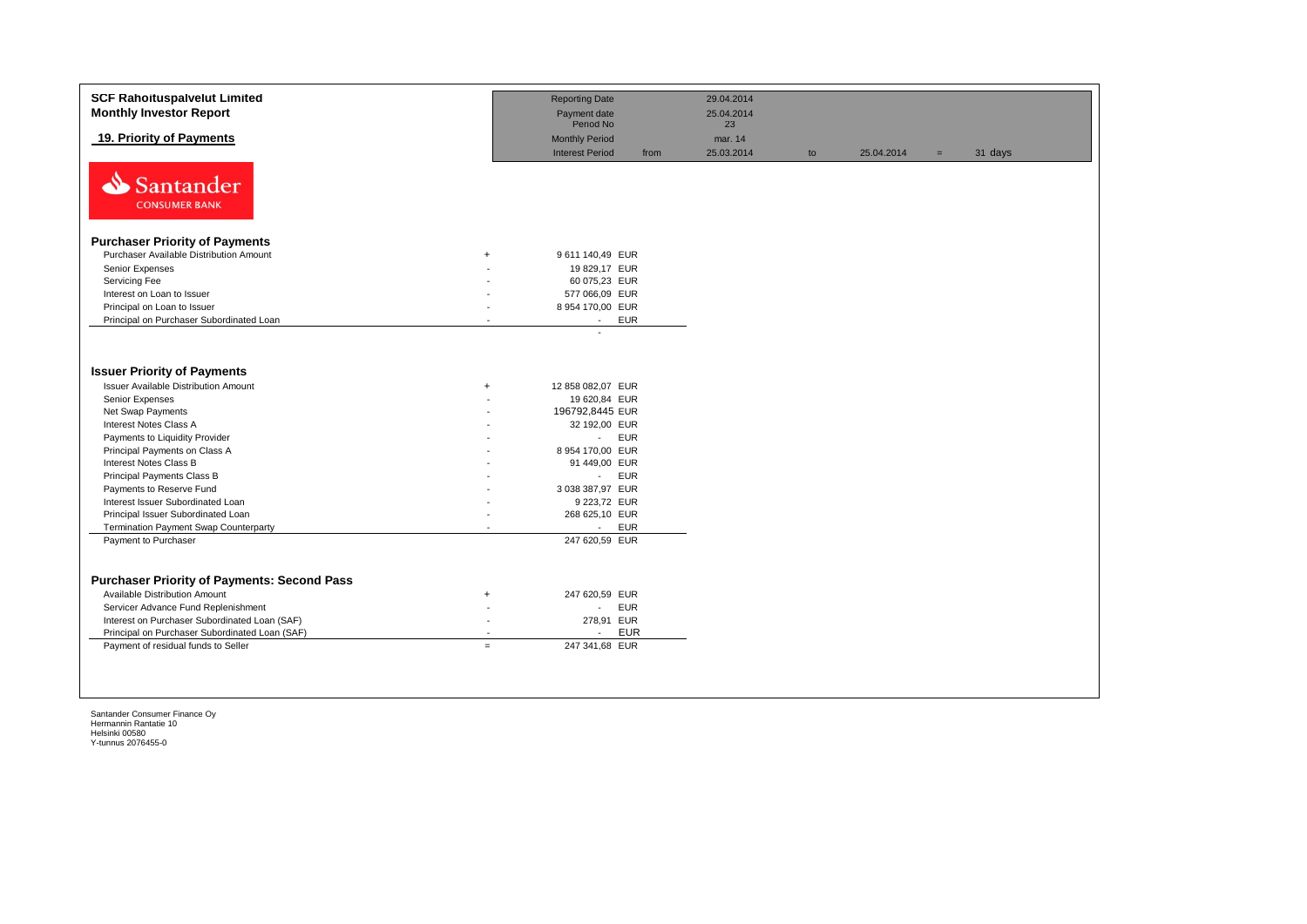| <b>SCF Rahoituspalvelut Limited</b><br><b>Monthly Investor Report</b> |                                        | <b>Reporting Date</b><br>Payment date<br>Period No | 29.04.2014<br>25.04.2014<br>23 |    |            |     |         |
|-----------------------------------------------------------------------|----------------------------------------|----------------------------------------------------|--------------------------------|----|------------|-----|---------|
| <b>20. Transaction Costs</b>                                          |                                        | <b>Monthly Period</b>                              | mar. 14                        |    |            |     |         |
|                                                                       |                                        | <b>Interest Period</b><br>from                     | 25.03.2014                     | to | 25.04.2014 | $=$ | 31 days |
| Santander<br><b>CONSUMER BANK</b>                                     |                                        |                                                    |                                |    |            |     |         |
| <b>Transaction Costs</b>                                              | <b>All Notes</b>                       | <b>Class A</b>                                     | <b>Class B</b>                 |    |            |     |         |
| Senior Expenses                                                       | 19 829,17 EUR                          |                                                    |                                |    |            |     |         |
| Interest accrued for the Period                                       | 123 641,00 EUR                         | 32 192,00 EUR                                      | 91 449,00 EUR                  |    |            |     |         |
| Cumulative Interest accrued                                           | 6816319,00 EUR                         | 4 752 694,00 EUR                                   | 2 063 625,00 EUR               |    |            |     |         |
| <b>Interest Payments</b>                                              | 123 641,00 EUR                         | 32 192,00 EUR                                      | 91 449,00 EUR                  |    |            |     |         |
| <b>Cumulative Interest Payments</b>                                   | 6816319,00 EUR                         | 4 752 694,00 EUR                                   | 2 063 625,00 EUR               |    |            |     |         |
| Interest accrued on Subordinated Loans for the Period                 | 278 127,73 EUR                         |                                                    |                                |    |            |     |         |
| Cumulative Interest accrued on Subordinated Loans                     | 4 597 361,94 EUR                       |                                                    |                                |    |            |     |         |
| Interest Payments on Subordinated Loans                               | 278 127,73 EUR                         |                                                    |                                |    |            |     |         |
| Cumulative Interest Payments on Subordinated Loans                    | 4 597 361,94 EUR                       |                                                    |                                |    |            |     |         |
| Unpaid Interest for the Period                                        | <b>EUR</b><br>$\overline{\phantom{a}}$ |                                                    |                                |    |            |     |         |
| <b>Cumulative Unpaid Interest</b>                                     | <b>EUR</b><br>$\sim$                   |                                                    |                                |    |            |     |         |
|                                                                       |                                        |                                                    |                                |    |            |     |         |
|                                                                       |                                        |                                                    |                                |    |            |     |         |
|                                                                       |                                        |                                                    |                                |    |            |     |         |
|                                                                       |                                        |                                                    |                                |    |            |     |         |
|                                                                       |                                        |                                                    |                                |    |            |     |         |
|                                                                       |                                        |                                                    |                                |    |            |     |         |
|                                                                       |                                        |                                                    |                                |    |            |     |         |
|                                                                       |                                        |                                                    |                                |    |            |     |         |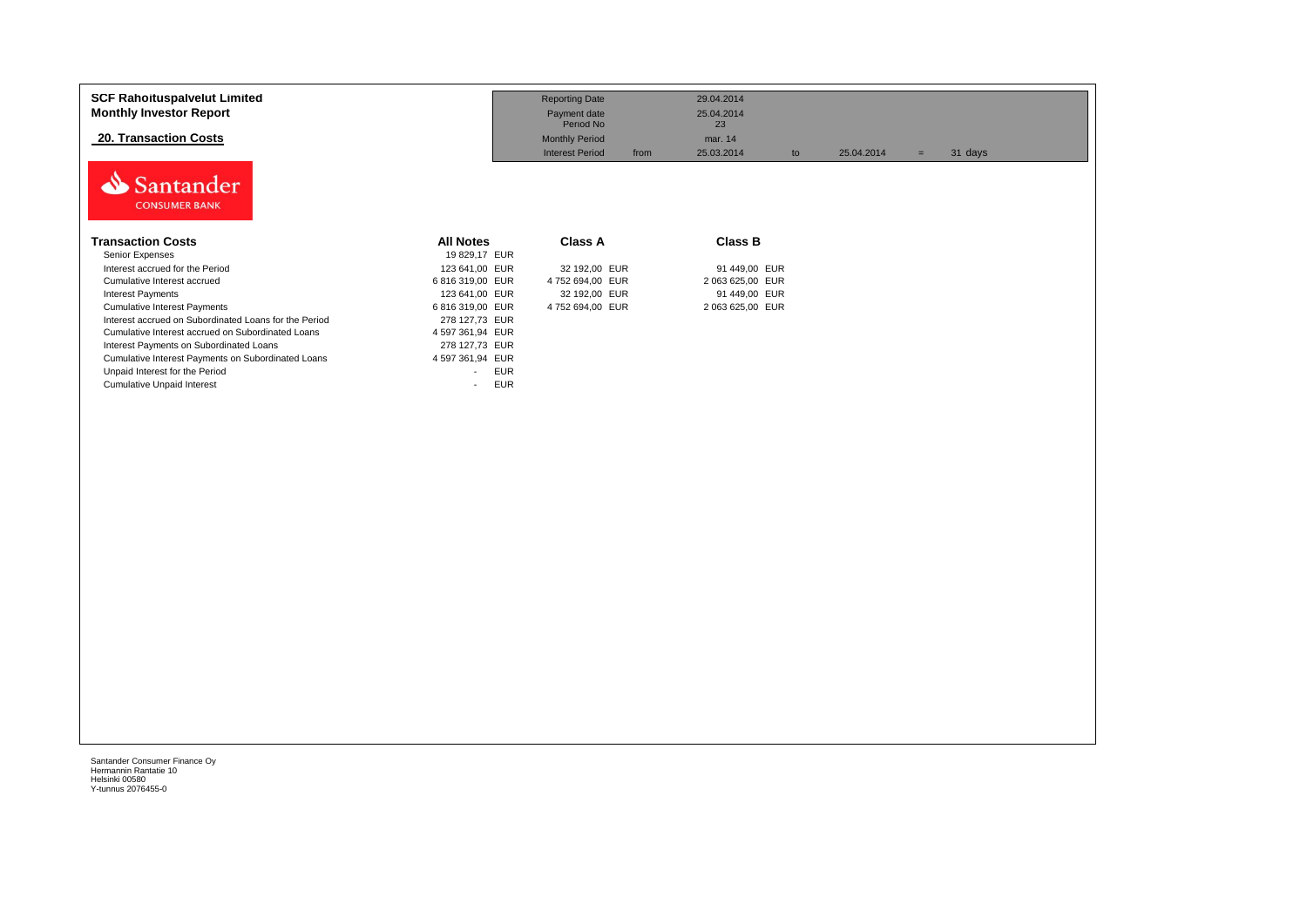| <b>SCF Rahoituspalvelut Limited</b><br><b>Monthly Investor Report</b>                    |                                  | <b>Reporting Date</b><br>Payment date       |      | 29.04.2014<br>25.04.2014 |    |            |     |         |
|------------------------------------------------------------------------------------------|----------------------------------|---------------------------------------------|------|--------------------------|----|------------|-----|---------|
| 21. Swap Counterparty Data                                                               |                                  | Period No<br>Monthly Period                 |      | 23<br>mar. 14            |    |            |     |         |
| Santander<br><b>CONSUMER BANK</b>                                                        |                                  | <b>Interest Period</b>                      | from | 25.03.2014               | to | 25.04.2014 | $=$ | 31 days |
| <b>Swap Counterparty Data</b><br>Swap Counterparty Provider<br><b>Banco Santander SA</b> |                                  |                                             |      |                          |    |            |     |         |
| Swap Rating Trigger Breach<br>Swap Collateral posted                                     | yes<br>661 072 EUR               | Based on calculations as of 24th April 2014 |      |                          |    |            |     |         |
| <b>Swap Data</b>                                                                         |                                  |                                             |      |                          |    |            |     |         |
| Swap Type<br>Fixed Floating Interest Rate Swap<br>Swap Average Performing Balance        | 105 756 819,20 EUR               |                                             |      |                          |    |            |     |         |
| 1M Euribor (Notes, Swap)<br>Gross Amount Due to Swap Counterparty                        | 0,2390 %<br>596 686,93 EUR       |                                             |      |                          |    |            |     |         |
| Gross Amount Due from Swap Counterparty<br>Net Amount Due to Swap Counterparty           | 399 894,08 EUR<br>196 792,84 EUR |                                             |      |                          |    |            |     |         |
|                                                                                          |                                  |                                             |      |                          |    |            |     |         |
|                                                                                          |                                  |                                             |      |                          |    |            |     |         |
|                                                                                          |                                  |                                             |      |                          |    |            |     |         |
|                                                                                          |                                  |                                             |      |                          |    |            |     |         |
|                                                                                          |                                  |                                             |      |                          |    |            |     |         |
|                                                                                          |                                  |                                             |      |                          |    |            |     |         |
|                                                                                          |                                  |                                             |      |                          |    |            |     |         |
| Santander Consumer Finance Oy<br>Hermannin Rantatie 10<br>Heleinki 00580                 |                                  |                                             |      |                          |    |            |     |         |

Helsinki 00580 Y-tunnus 2076455-0